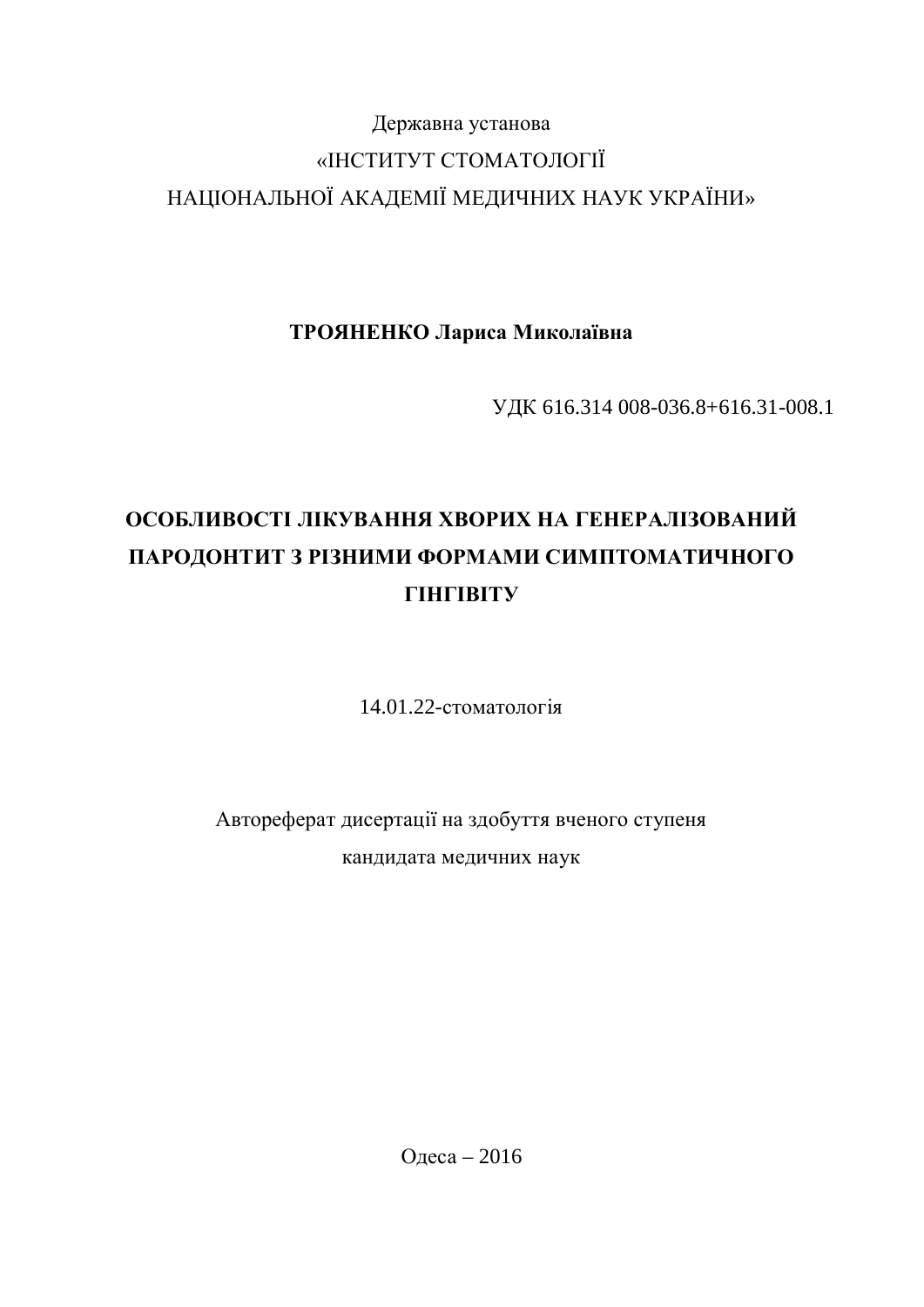Дисертацією є рукопис.

Робота виконана в Державній установі «Інститут стоматології НАМН України», м. Одеса.

#### **Науковий керівник:**

доктор медичних наук, професор Чумакова Юлія Геннадіївна. Одеський медичний інститут Міжнародного гуманітарного університету, професор кафедри загальної стоматології

### Офіційні опоненти:

– доктор медичних наук, професор Куцевляк Валентина Федорівна, Харківська медична академія післядипломної освіти МОЗ України, завідувач кафедри стоматології, терапевтичної стоматології

– доктор медичних наук, доцент Самойленко Андрій Валерійович, Державний заклад «Дніпропетровська медична академія МОЗ України», завідувач кафедри терапевтичної стоматології

Захист відбудеться 5 липня 2016 р. о 10.00 годині на засіданні спеціалізованої вченої ради Д 41.563.01 в Державній установі «Інститут стоматології НАМН України» за адресою: 65026, м. Одеса, вул. Рішельєвська,11.

З дисертацією можна ознайомитись у бібліотеці Державної установи «Інститут стоматології НАМН України» (65026, м. Одеса, вул. Рішельєвська,11).

Автореферат розісланий 3 червня 2016 р.

Вчений секретар спеціалізованої вченої ради П. О. Бабеня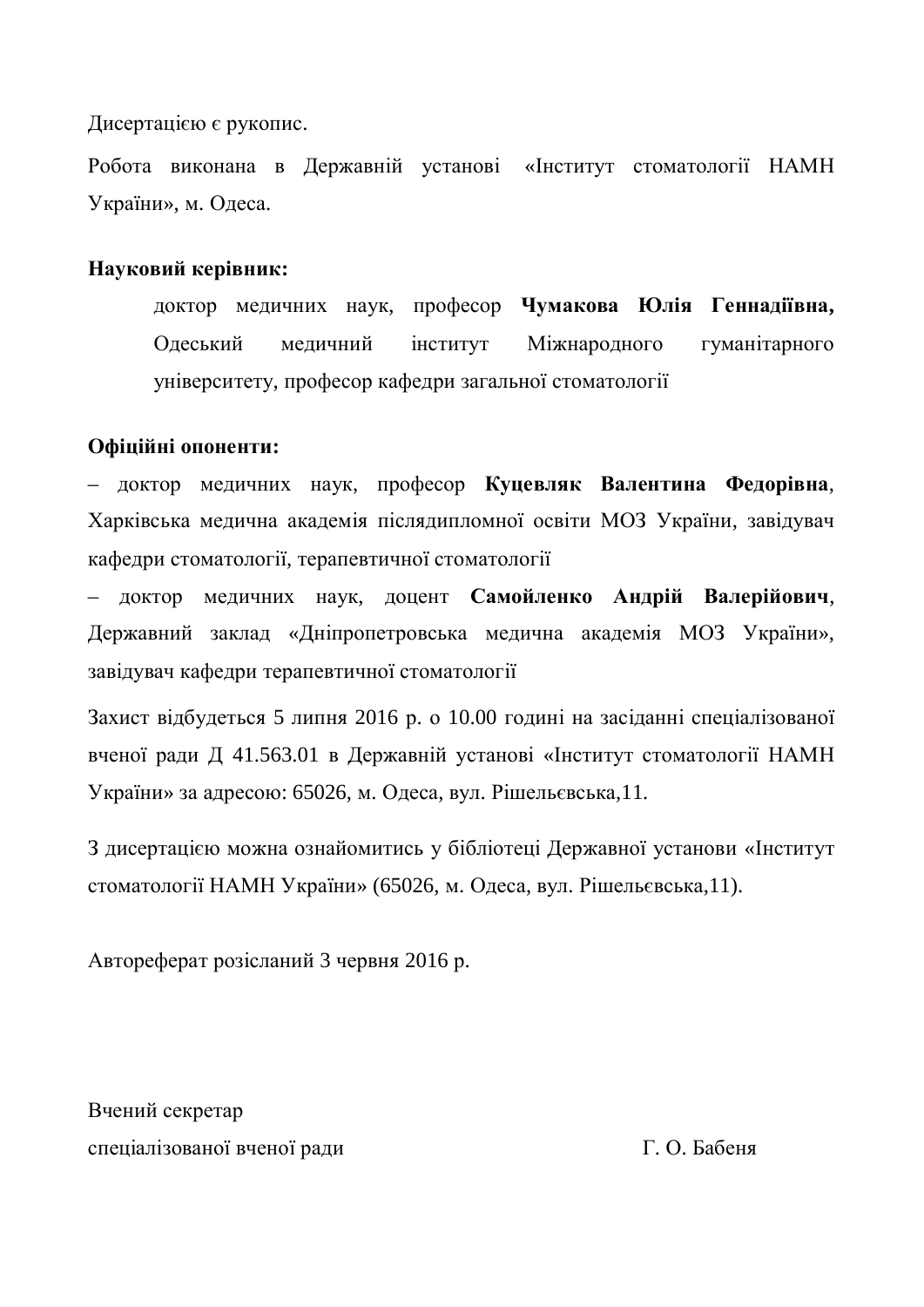### ЗАГАЛЬНА ХАРАКТЕРИСТИКА РОБОТИ

**Актуальність теми.** За визначенням, генералізований пародонтит (ГП) є своєрідним дистрофічно-запальним процесом (судинно-нервовою дистрофією тканин пародонту), що виникає внаслідок поєднаного впливу різних екзогенних та ендогенних факторів (Данилевский Н.Ф., Борисенко А.В., 2000).

Розвиток пародонтиту починається із запалення ясен (гінгівіту) з подальшим залученням в патологічний процес усіх структур пародонту. Основними симптомами, без яких не може бути діагностований пародонтит, є пародонтальний карман, оклюзійна травма і прогресуюча резорбція альвеолярної кістки (Белоклицкая Г.Ф., 1996; Григорьян А.С., 1999; Мащенко И.С., 2003; Мельничук Г.М., 2011).

У той же час, гінгівіт, як захворювання, - це самостійне запалення ясен, яке обумовлене несприятливим впливом місцевих і загальних факторів і протікає без порушення цілісності зубоясенного з'єднання (Данилевский Н.Ф., Борисенко А.В., 2000).

Таким чином, потрібно розглядати гінгівіт, як самостійне запалення пародонту (запалення ясен) і як симптом генералізованого пародонтиту. Тому з'явився термін «симптоматичний гінгівіт».

Згідно з класифікацією хвороб пародонта Данилевського М.Ф. (1994) виділяють наступні форми гінгівіту: катаральний (КГ), гіпертрофічний (ГГ), виразковий та атрофічний. У класифікації захворювань слизової оболонки порожнини рота (Рибаков О.І., Банченко Г.В., 1978) відзначені катаральний, виразково-некротичний, гіпертрофічний, атрофічний і десквамативний (ДГ) гінгівіти.

За даними Чумакової Ю.Г. (2008), у 82,9 % хворих на ГП визначається симптоматичний катаральний гінгівіт, у 10,6 % – виразковий або виразковонекротичний гінгівіт, у 3,8 % - гіпертрофічний гінгівіт і у 2,7 % хворих – десквамативний гінгівіт.

Різноманіття клінічних проявів патологічного процесу в тканинах пародонту, у тому числі і різні форми симптоматичного гінгівіту, створюють труднощі при виборі засобів і методів лікування ГП з метою найшвидшої ліквідації запальних явищ і відновлення структури і функції пародонту (Самойленко А.В., 2003; Колесова Н.А. с соавт., 2006; Белоклицкая Г.Ф., 2007; Armitage G.C., 1999; Kornman K.S., 2008).

Гіпертрофічний і десквамативний симптоматичні гінгівіти значною мірою ускладнюють перебіг пародонтиту (Markopoulos A.K. et al., 1996; Russo L.Lo et al., 2009; Ramachandra S.S. et al., 2012; Agrawal A.A., 2015; Fardal O., 2015), що вимагає уточнення протоколів лікування із зазначенням особливостей індивідуальної та професійної гігієни порожнини рота, медикаментомного супроводу, строків повторних оглядів та підтримуючої терапії.

Останніми роками широке розповсюдження у практичній стоматології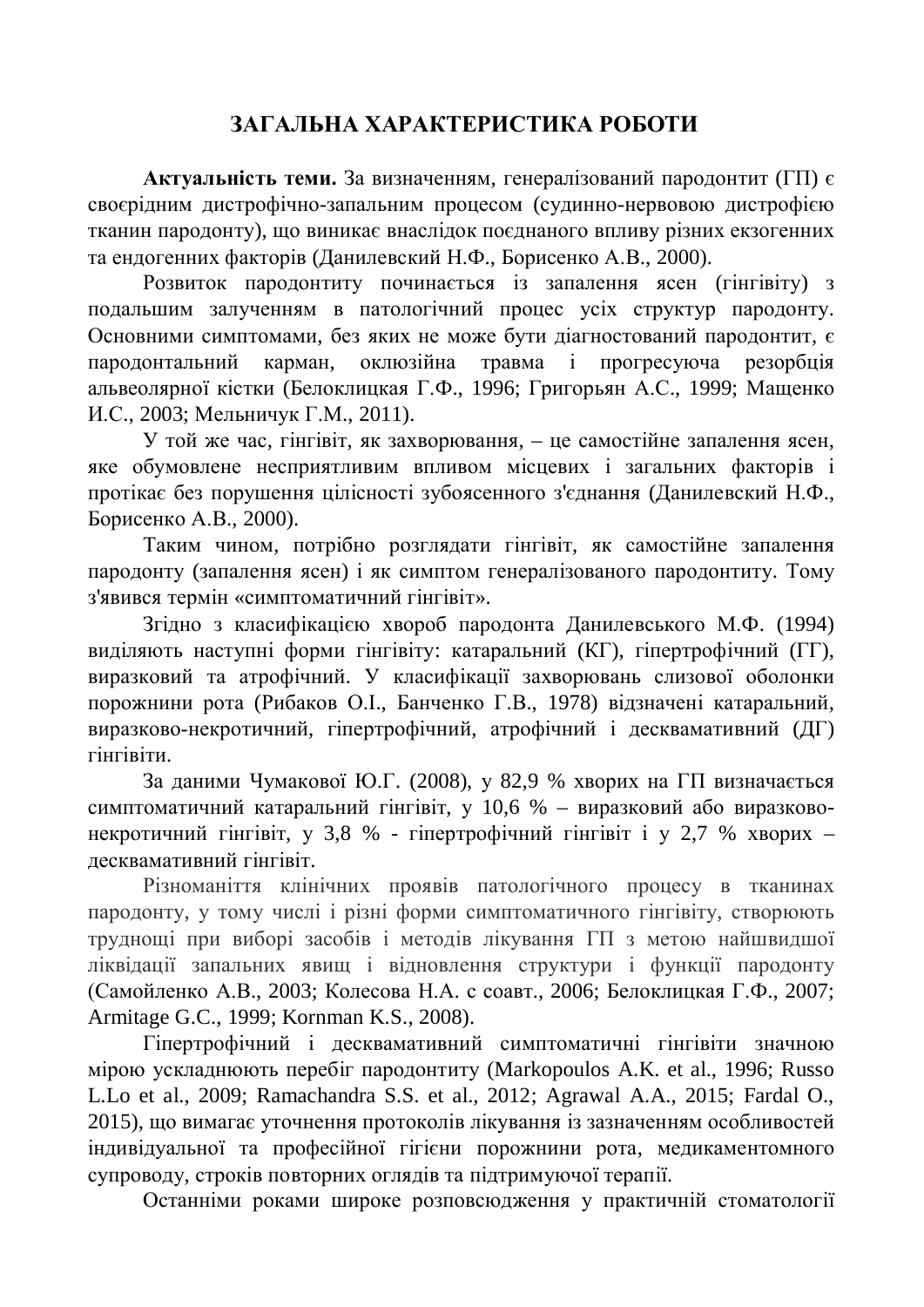набула фотодинамічна терапія (ФДТ). Враховуючи механізм дії ФДТ і переваги на перед традиційними методами лікування запальних захворювань пародонту (Лукавенко А.А., 2011; Попова А.Е., Крихели Н.И., 2012; Шугайлов И.А. с coabt., 2012; Takasaki A.A. et al., 2009; Azarpazhooh A. et al., 2010; Sgolastra F. et al., 2013; Betsy J. et al., 2014;), представляє інтерес вивчення ефективності ФДТ у хворих на гіпертрофічний гінгівіт.

Усе вищевикладене визначає актуальність дослідження, спрямованого на розробку патогенетично обґрунтованої схеми лікувально-профілактичних заходів з оптимізацією методів професійної та індивідуальної гігієни порожнини рота у хворих на ГП залежно від форми симптоматичного гінгівіту.

3в'язок  $\overline{DO6}$ **OТИ** 3 НАУКОВИМИ ПРОГРАМАМИ, ПЛАНАМИ, ТЕМАМИ, Дисертацію виконано відповідно до плану 2-х НДР Державної установи «Інститут стоматології НАМН України», м. Одеса: 1) «Вивчити особливості клінічного перебігу та лікування захворювань пародонту при тютюнопалінні»  $(\text{un} \phi \text{p} \text{AMH} \text{072.08}, \text{Ne} \text{IP} \text{0108U001407}); 2)$  «Вивчити та обгрунтувати міждисциплінарний підхід у комплексному лікуванні та реабілітації хворих на генералізований пародонтит» (шифр АМН 083.11, № ДР 0111U000513). Здобувач була безпосереднім виконавцем окремих фрагментів зазначених НДР.

Мета і завдання дослідження. Мета дослідження – підвищення ефективності лікування хворих на генералізований пародонтит шляхом диференційованого підходу до терапії та вибору гігієнічних засобів залежно від форми симптоматичного гінгівіту.

Для досягнення поставленої мети визначено наступні завдання:

1. Визначити основні етіологічні чинники, критерії ліагностики та особливості клінічного перебігу різних форм симптоматичного гінгівіту у хворих на ГП.

2. Дослідити в експерименті, на моделі пародонтиту у щурів, терапевтичні ефекти різних лікувально-профілактичних зубних паст з цілеспрямованою дією на тканини пародонту.

3. Розробити та обгрунтувати схеми ініціальної терапії та рекомендованої індивідуальної гігієни порожнини рота в хворих на ГП з різними формами симптоматичного гінгівіту (катаральним, гіпертрофічним, десквамативним). Оцінити ефективність методу фотодинамічної терапії у хворих на ГП з симптоматичним гіпертрофічним гінгівітом.

4. Оцінити ефективність методу фотодинамічної терапії у хворих на ГП із симптоматичним гіпертрофічним гінгівітом.

5. Обґрунтувати тактику лікування пацієнтів із медикаментозноіндукованою гіперплазією ясен.

6. Обгрунтувати алгоритм обстеження і ліування хворих на ГП із симптоматичним лесквамативним гінгівітом.

**Об'єкт дослідження** – різні форми симптоматичного гінгівіту (катаральний, гіпертрофічний, десквамативний) у хворих на генералізований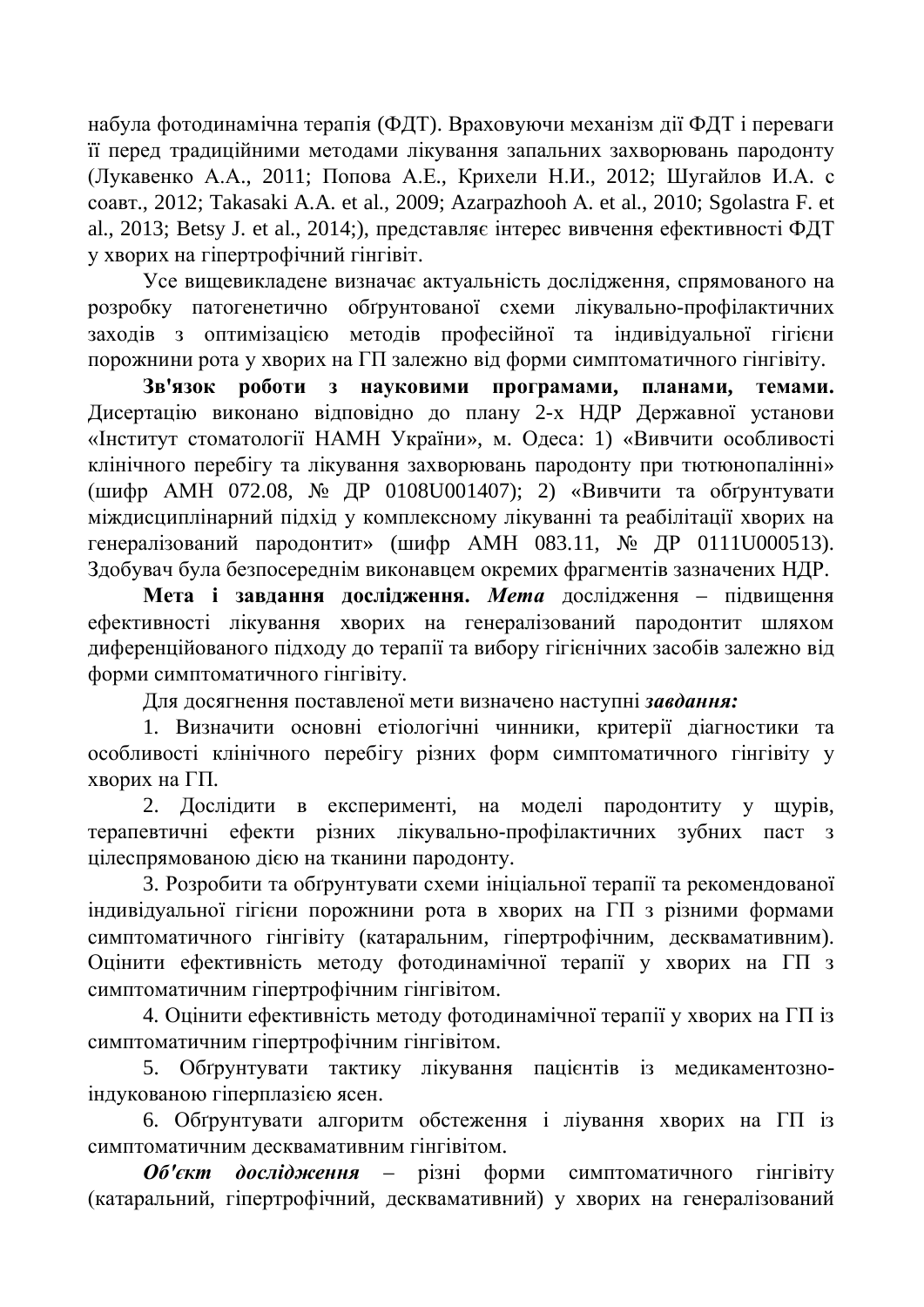пародонтит.

**Предмет дослідження** – клініко-лабораторне та експериментальне обґрунтування схем ініціальної терапії та індивідуальної гігієни порожнини  $p$ ота у хворих на  $\Gamma\Pi$  с різними формами симптоматичного гінгівіту (катаральним, гіпертрофічним, десквамативним).

**Методи дослідження:** клінічні – обстеження пацієнтів з використанням індексної оцінки рівня гігієни порожнини рота та стану тканин пародонта; рентгенологічні; експериментальні на тваринах – моделювання патології, біохімічні, морфометричні; лабораторні (біохімічні, морфометричні ротових змивів) – для оцінки ферментативної активності ротової рідини та стану неспецифічної резистентності ротової порожнини; імунологічні – імунограма крові; статистичні.

Наукова новизна одержаних результатів. Вперше проаналізовані основні етіологічні фактори різних форм симптоматичного гінгівіту (катарального, гіпертрофічного і десквамативного) у хворих на ГП з урахуванням віку, статі та наявності загальносоматичної патології. Уточнено діагностичні критерії для визначення форми симптоматичного гінгівіту у хворих на ГП та складання плану лікування.

В результаті ретроспективного аналізу 539 ортопантомограм встановлена висока поширеність резорбтивно-деструктивних змін в альвеолярній кістці в  $\cot 6$  15-30  $\text{p}_0\text{Ki}$  – 71,1 %.

В умовах експериментальної патології паролонта у шурів лослілжені пародонтопротекторні ефекти різних за складом лікувально-профілактичних зубних паст.

Вперше отримані дані про те, що фіброзна форма гіпертрофічного гінгівіту частіше зустрічається у осіб чоловічої статі (65,0 %). При цьому в 95 % випадків гіперплазія ясен була пов'язана з прийомом лікарських препаратів (медикаментозно-індукована), переважно – антагоністів кальцію (73,3 %).

За результатами патоморфологічних досліджень біоптатів гіперплазованих ясен внаслідок прийому антагоністів кальцію діагностована фіброзна форма гіпертрофічного гінгівіту з незворотньою деструкцією тканинних структур, що є показанням до операції гінгівектомії.

Вперше обтрунтовано і запропоновано протокол лікування гранулюючої та фіброзної форми симптоматичного гіпертрофічного гінгівіту з використанням методу фотодинамічної терапії.

За даними імунологічних досліджень крові встановлено, що у жінок постменопаузального віку з десквамативним гінгівітом є висока ймовірність аутоімунного синдрому. У 41,7 % жінок даної групи була підтверджена системна аутоімунна патологія.

Теоретично обґрунтовано та розроблено схеми лікувальнопрофілактичних заходів для хворих на ГП з різними формами симптоматичного гінгівіту (катаральний, гіпертрофічний, десквамативний), які включають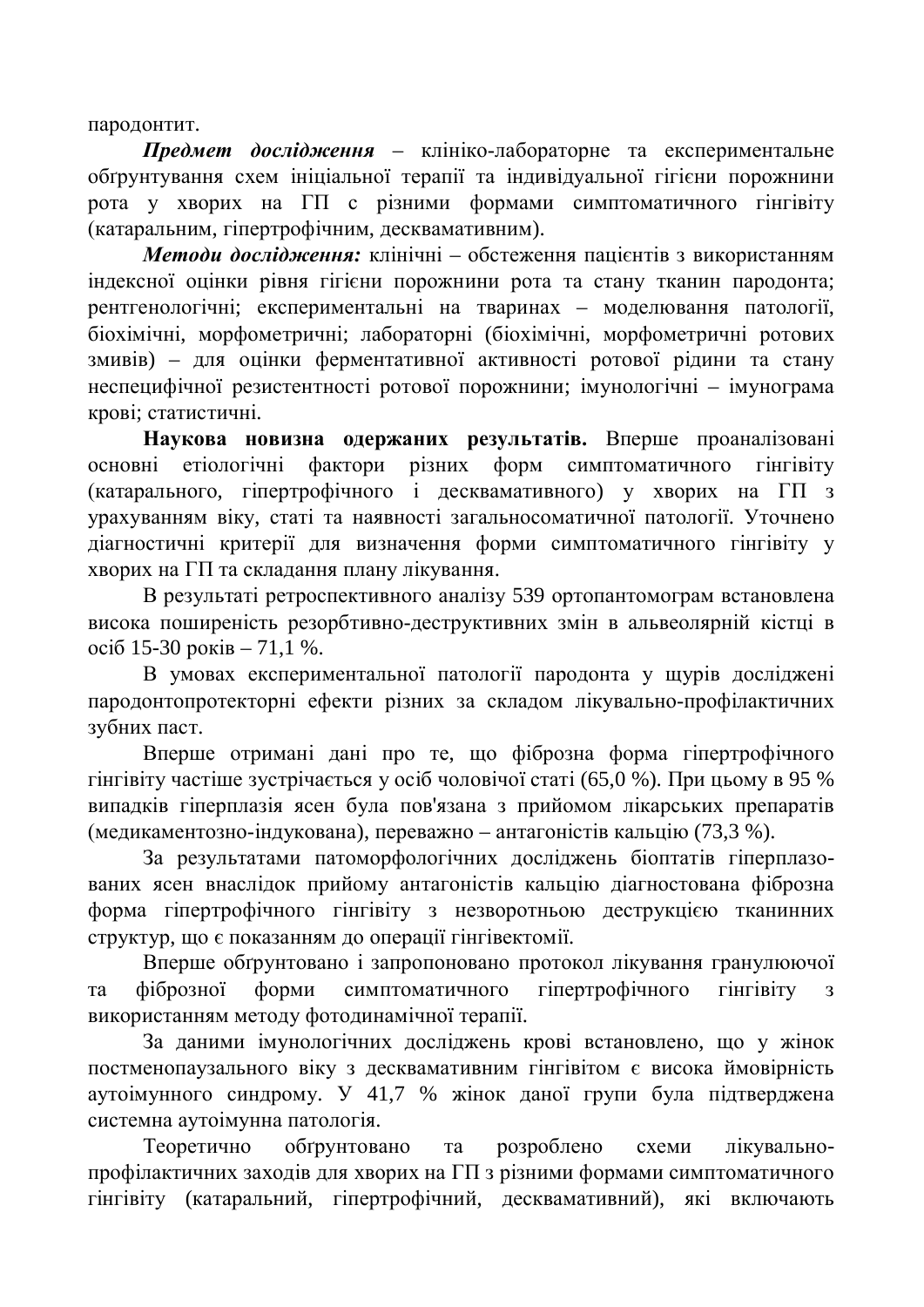раціональне інструментальне видалення зубних відкладень, диференційоване призначення медикаментозних засобів (антимікробних, протизапальних) та індивідуальний підбір засобів гігієни порожнини рота.

Практичне значення одержаних результатів. Розроблено та запропоновано до впровадження в практику алгоритм професійної та індивідуальної гігієни порожнини рота в хворих на ГП з різними формами симптоматичного гінгівіту.

Розроблені практичні рекомендації по застосуванню препарату Тантум Верде в комплексному лікуванні хворих із загостренням перебігом ГП поч.-I, I ступеня з симптоматичним катаральним і гіпертрофічним гінгівітом.

Розроблено і запропоновано до впровадження у практику метод фотодинамічної терапії з різними режимами роботи при гранулюючій та фіброзній формах симптоматичного гінгівіту в хворих на ГП.

Теоретично обгрунтована і запропонована тактика лікування пацієнтів з медикаментозно-індукованою гіперплазією ясен.

Теоретично обґрунтовані, розроблені та запропоновані до впровадження в практику схеми лікувально-профілактичних заходів для хворих на ГП з різними формами симптоматичного гінгівіту (катаральний, гіпертрофічний, десквамативний), які включають професійну гігієну порожнини рота, диференційоване призначення медикаментозних засобів (антимікробних, протизапальних) та індивідуальний підбір засобів гігієни порожнини рота.

Розроблені методи діагностики та схеми лікування хворих впроваджені у клінічну практику консультативно-поліклінічного відділення ДУ "ІС НАМН", кафедр терапевтичної стоматології і стоматології дитячого віку ОНМедУ, Одеської обласної клінічної стоматологічної поліклініки. Матеріали дисертації включені в навчальний процес ОНМедУ МОЗ України. Опубліковано 2 медикобіологічних нововведення в Інформаційному бюлетені НАМН України.

Особистий внесок здобувача. Дисертація є особистою науковою працею здобувача. Автором самостійно проведено патентно-інформаційний пошук, проаналізована наукова література по темі дисертації. Разом з науковим керівником визначені мета і завдання дослідження, сформульовані основні положення і висновки роботи. Здобувачем самостійно здійснені усі клінічні спостереження і лабораторні дослідження у хворих, експериментальні дослідження на тваринах, аналіз та узагальнення отриманих даних, їх статистична обробка, написана та оформлена дисертаційна робота.

Експериментальні дослідження на білих щурах виконані у віварії ДУ «ІС НАМН»; біохімічні дослідження ротової рідини хворих, сироватки крові і тканин пародонту тварин – в лабораторії біохімії відділу біотехнології ДУ «IC НАМН» (зав. лаб. - д.б.н., с.н.с. О.А. Макаренко); гематологічні дослідження і підрахунок лейкоцитів у ротових змивах – у клінічній лабораторії ДУ «ІС НАМН» (зав. лаб. – лікар-лаборант О.М. Малецька); імунологічні дослідження – в медичній лабораторії «Діла», м. Одеса (Ліцензія МОЗ України АД № 071280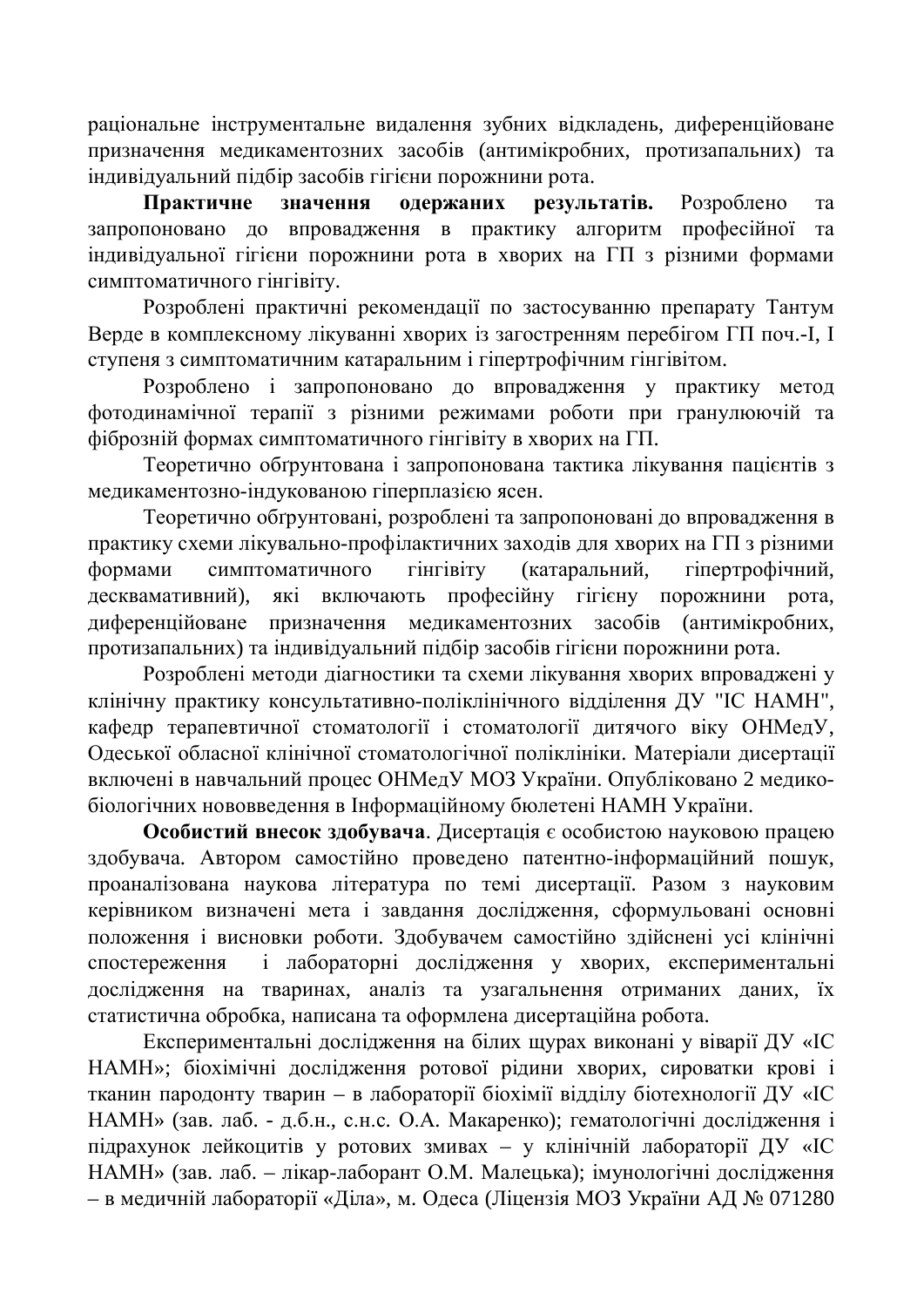від 22.11.2012 р.; акредитаційний сертифікат вищої категорії МОЗ № 011724 від 29.11.2013 р.); імуноферментний аналіз ( $I\Phi A$ ) ясеневої рідини хворих – у лабораторії кафедри біохімії ВНМУ ім. М.І. Пирогова МОЗ України (зав. лаб. – дмедн., проф. О.О. Пентюк); морфологічні дослідження біоптатів ясен пацієнтів – в Діагностичному Центрі клінічної патології Інституту морфології імені О. Натішвілі Тбіліського державного університету (вик. – д.мед.н., ассист. проф. М. Джангавадзе)<sup>1</sup>.

Клінічне обстеження та лікування хворих проводилось у відділі захворювань пародонту ДУ «Інститут стоматології НАМН України» (зав. від. – д.мед.н., проф. Ю.Г. Чумакова).

Апробація результатів дисертації. Матеріали дисертації оприлюднені та обговорені на науково-практичній конференції з міжнарод. участю «Стоматологія – вчора, сьогодні, завтра», присвяч. 40-річчю кафедри стоматології, терапевтичної та дитячої стоматології ХМАПО та пам'яті проф. Нікітіна В.О. (Харків, 2007); Симпозіумі молодих вчених в рамках Ювілейної східноєвропейської конференції з проблем стоматологічної імплантації «Мультидисциплінарний підхід як стратегія успіху» (Львів, 2011); XXXIX Международной науково-практичній конференції «Применение лазеров в Mедицине и биологии» (Харьков, 2013);  $4<sup>th</sup>$  Congress of the World Federation for Laser Dentistry, European Division (Brussels, Belgium, 2013); науково-практичній конференції за участю міжнарод. спеціалістів «Особливості первинної, вторинної і третинної профілактики у пацієнтів з різним соматичним статусом» (Одеса, 2013); науково-практичній конференції «Досягнення науки і практики в стоматології», присвяч. пам'яті проф. К.М. Косенка (Одеса, 2014); Симпозіумі молодих вчених та лікарів в рамках 7-ої Східноєвропейської конференції з проблем стоматологічної імплантації «Принципи доказової медицини в імплантології» (Львів, 2015); 3-му Національному українському стоматологічному конгресі «Стратегія розвитку стоматології в Україні» (Київ, 2015).

Публікації. За матеріалами дисертації опубліковано 13 наукових праць, з них 6 статей у наукових фахових виданнях України, 1 стаття – у зарубіжному журналі (Чехія), 6 тез в матеріалах науково-практичних конференцій, конгресів,  $3$ 'їзлів.

Структура та обсяг дисертації. Дисертація викладена на 192 сторінках принтерного тексту і складається зі вступу, огляду літератури, 6 розділів власних лослілжень, аналізу та узагальнення результатів, висновків, практичних рекомендацій, списку використаної літератури, що містить 355 джерел, із них 206 латиницею. Дисертація ілюстрована 15 таблицями і 40 рисунками.

<sup>&</sup>lt;sup>1</sup> Автор висловлює щиру подяку співробітникам перелічених лабораторій та установ за допомогу і сприяння у виконанні досліджень.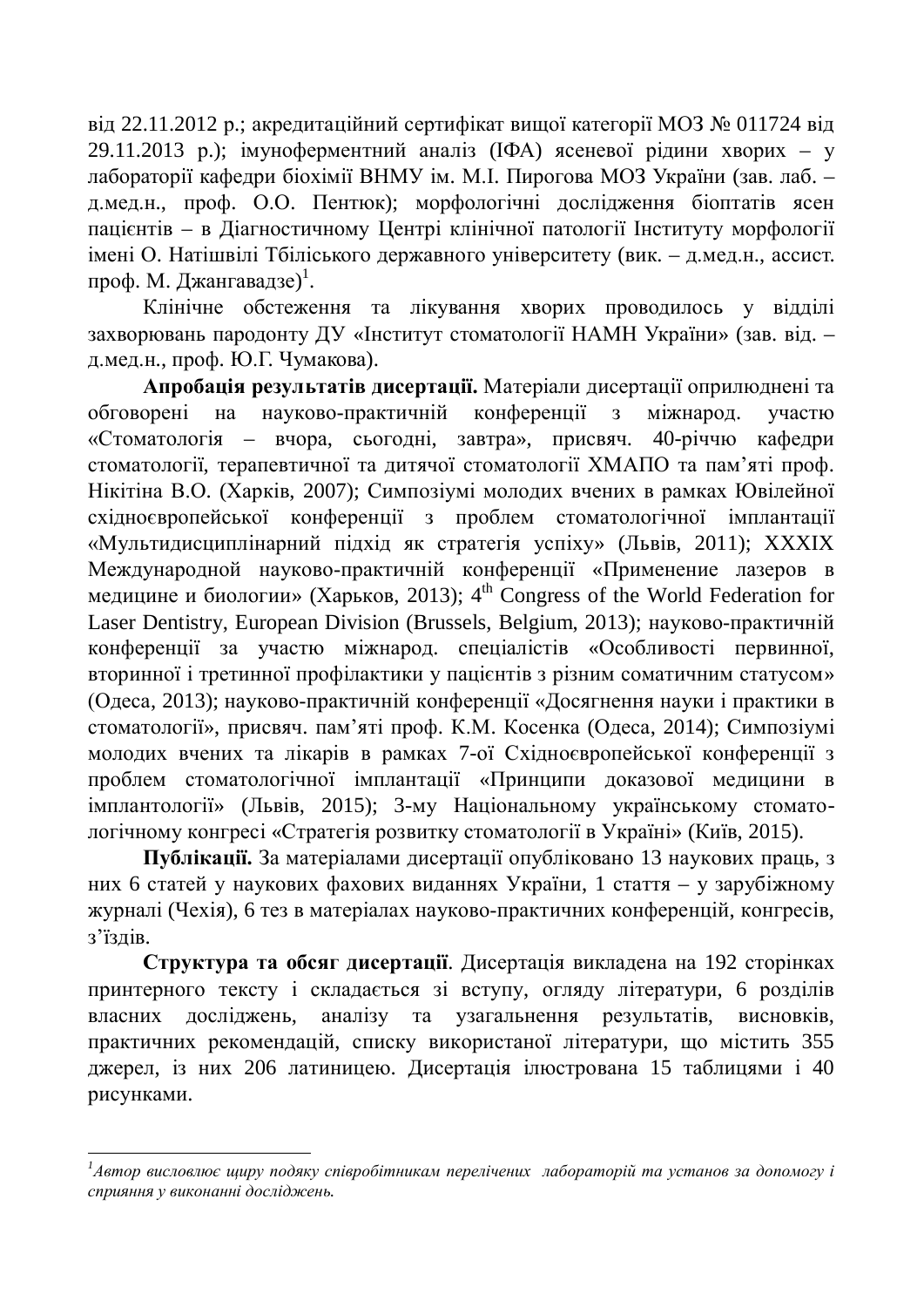### **ɈɋɇɈȼɇɂɃ ɁɆȱɋɌ**

Матеріали та методи досліджень. Для вирішення поставленої мети і завдань роботи проведено експериментальні, клінічні і лабораторні дослідження.

Обстежено 208 осіб віком 15-73 років, які звернулися за лікувальноконсультативною допомогою в ДУ «Інститут стоматології НАМН України». Серед обстежених виявлено 16 хворих на КГ, 22 хворих на ГГ, 5 хворих з ДГ, 165 хворих на ГП різного ступеня з різними формами симптоматичного гінгівіту (з КГ – 82, з ГГ – 46, з ДГ – 37  $\alpha$ сіб).

Постановку діагнозу здійснювали на підставі даних анамнезу, клінічного огляду, рентгенографії щелеп, визначення об'єктивних пародонтальних індексів і проб відповідно до систематики хвороб пародонта М.Ф. Данилевського (1994).

Клініко-рентгенологічні дослідження. З метою об'єктивної оцінки стану пародонта визначали: сумарний гігієнічний індекс Гріна-Вермільона (OHI-S), iндекс PMA (Shour I., Massler M., 1947) i PMA Parma (Parma C., 1960), iндекс кровоточивості ясен (IK) по Мюллеману-Коуеллу (Mühlemann J., 1971; Cowell I., 1975); пародонтальний індекс (ПІ) Рассела (A. Russel, 1956). Результати всіх визначень вносили в розроблену «Карту пародонтологічного обстеження».

Для оцінки ступеню і характеру деструкції альвеолярної кістки і уточнення діагнозу проводили рентгенологічні дослідження. У 2001-2003 p.p. здійснено ретроспективний аналіз цифрових ортопантомограм 539 пацієнтів віком 15-30 років, які звернулися за консультативно-лікувальною допомогою в ЛУ «IC HAMH».

Лабораторні дослідження. Забір матеріалу для лабораторних досліджень проводили у пацієнтів вранці, натщесерце. Здійснювали забір ротової рідини для біохімічних досліджень, ясенної рідини – для імуноферментного аналізу (IФА), ротових змивів – для підрахунку ступеня еміграції лейкоцитів в порожнину рота.

В надосадовій частині ротової рідини хворих визначали: рівень процесів ПОЛ за вмістом малонового діальдегіду (МДА) по реакції з тіобарбітуровою кислотою (Стальная И.Д., Гаришвили Т.Г., 1977); активність антиоксидантного ферменту каталази (Королюк М.А. с соавт., 1988); активність еластази (Visser L., Blaut E.R., 1972), кислої і лужної фосфатази мікрометодом Bessey в модифікації А.П. Левицького з співавт. (1973).

В ясенній рідині методом твердофазного ІФА визначали вміст цитокінів  $I$ Л-1 $\beta$  та IЛ-10 із застосуванням комерційних наборів реагентів ProCon IL-1 $\beta$  і ProCon IL-10 (ТОВ "Протеіновий контур", С.-Петербург).

У ротових змивах рахували кількість лейкоцитів за методом О.І. Сукманського з співавт. (1980). Визначали 3 показники еміграції лейкоцитів еміграцію інтегральну (EI), еміграцію подразнення (EП) і еміграцію спокою (ЕС) та розраховували співвідношення показників ЕП / ЕС.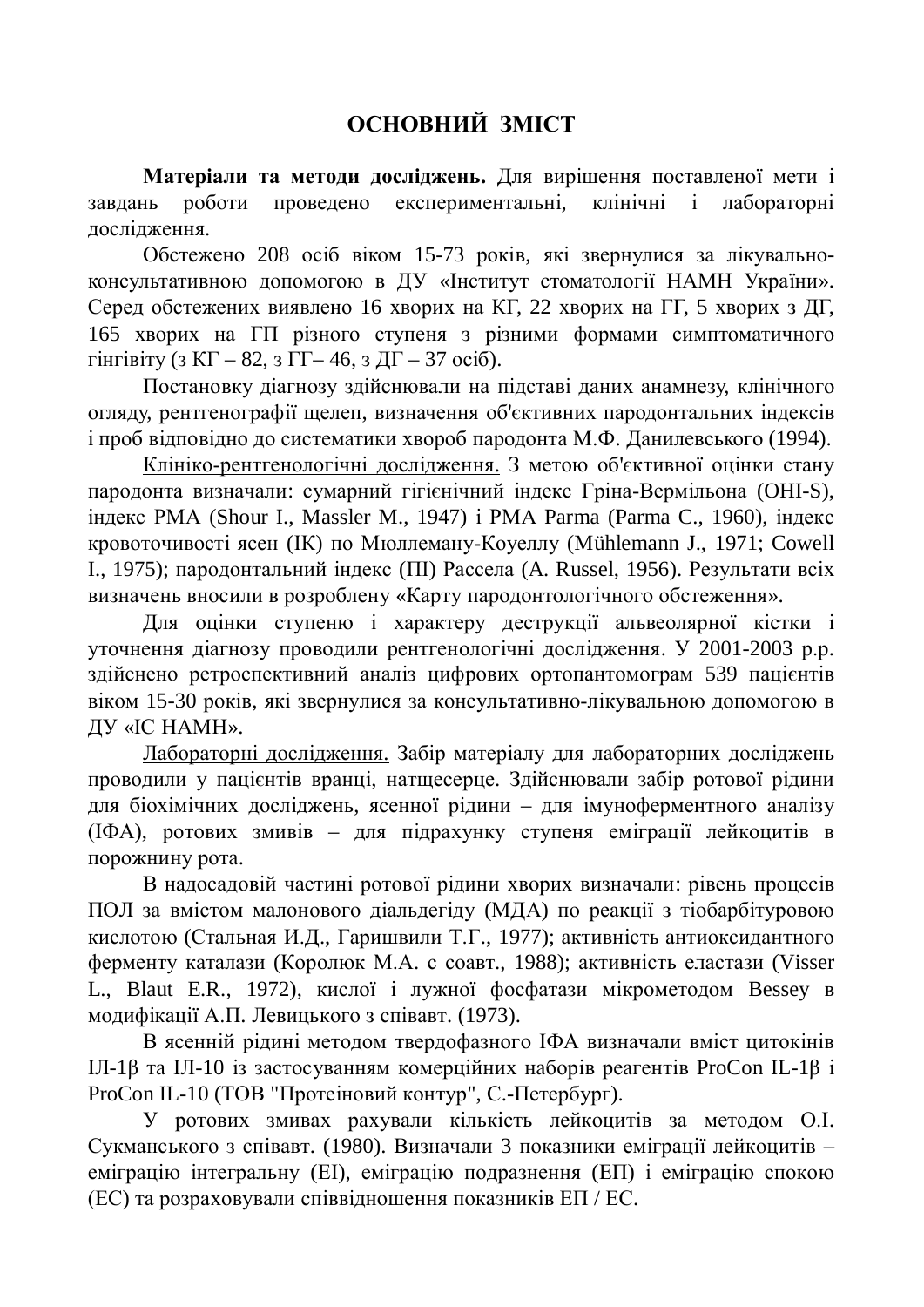В імунограмі крові пацієнтів аналізували загальний вміст лейкоцитів, абсолютний і відносний (у %) вміст лімфоцитів. Оцінку Т-клітинної ланки імунітету проводили за абсолютним та відносним вмістом популяцій лімфоцитів з фенотипами CD3+, CD4+ (Т-хелпери/індуктори), CD8+ (Т-супресори/ цитотоксичні) та значенням імунорегуляторного індексу (IPI) – співвідношення абсолютної кількості лімфоцитів CD4/CD8. Оцінку В-гуморальної ланки імунітету проводили за абсолютним та відносним вмістом популяції лімфоцитів CD19+ (В-лімфоцити) і концентрації імуноглобулінів IgA і IgG (г/л). Для діагностики аутоімунного синдрому оцінювали вміст середньомолекулярних і низькомолекулярних циркулюючих імунних комплексів – ЦІК (в ум. од.).

Для гістологічного дослідження за згодою пацієнтів брали біоптати ясен. Тканини фіксували у 10% нейтральному формаліні. Потім проводили стандартну обробку тканини для заливки в парафін, готували зрізи, офарблювали їх гематоксилином та еозином і вивчали під мікроскопом із збільшенням х40 і х100 (Меркулов Г.А., 1969; Волкова О.В., Елецкий Ю.К., 1982).

Експериментальні дослідження. Експеримент проведено на 40 білих щурах лінії Вістар 3-х місячного віку, які були розподілені на 5 груп, по 8 щурів у кожній. Першу групу склали інтактні щури. Щурам груп 2-5 під тіопенталовим наркозом моделювали лігатур-індукований пародонтит шляхом накладення бавовняної лігатури на центральний різець верхній щелепи. Через 2 тижні лігатури зняли. Щурам групи 2 (модель пародонтиту) більше ніяких втручань не проводили, а щурам груп 3-5 щодня, протягом трьох тижнів (21 день), 1 раз на день чистили зуби пастами, по 3 хвилини: група  $3$  – пастою «Лакалут актив»; група  $4 - \sqrt{x}$ акалут фітоформула»; група  $5 - \sqrt{x}$ Пародонтакс класик». Тривалість експерименту склала 36 днів. Евтаназію щурів здійснювали під тіопенталовим наркозом, проводили забір крові, біоптатів ясен, виділяли блоки щелеп із зубами для біохімічних і морфометричних досліджень.

Біохімічними методами в сироватці крові і біоптатах ясен визначали вміст МДА (Стальная И.Д., Гаришвили Т.Г., 1977), активність каталази (Королюк М.А. с соавт., 1988) та еластази (Visser L., Blaut E.R., 1972). Розраховували антиоксидантно-прооксидантний індекс (АПІ) за рекомендацією Левицького А.П. із співавт. (2006) шляхом обчислення співвідношення активності каталази до концентрації МДА. Отримане значення множили на 100 і виражали в одиницях (од.).

Морфометричні дослідження включали визначення ступеня атрофії альвеолярного відростка щелеп за методом Ніколаєвої А.В. (1965).

Схеми лікування хворих. Лікування всіх хворих, незалежно від діагнозу (гінгівіт або ГП), починалося з традиційних заходів (базова терапія), які включали: ультразвуковий і ручний скейлінг, полірування зубів професійними пастами, місцеву антимікробну і протизапальну терапію, у хворих на ГП поч.-І ступеня – кюретаж пародонтальних карманів універсальними кюретами. Обсяг втручань і кількість необхідних відвідувань визначалися у відповідності з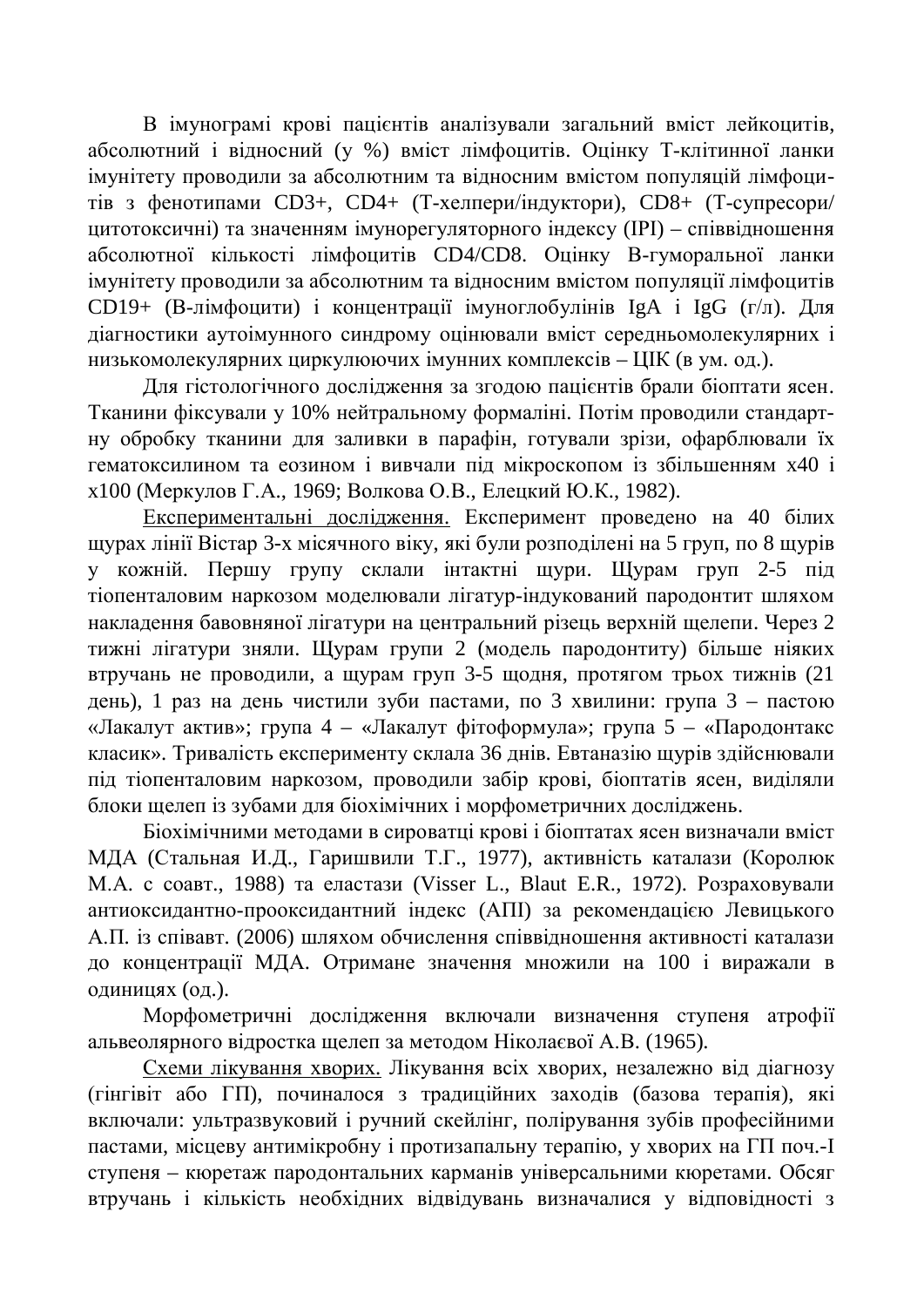встановленим діагнозом.

Схема застосування гігієнічних засобів «Лакалут». Обстежено 72 людини віком 17-37 років: 16 хворих на ХКГ, 10 хворих з гранулюючою формою гіпертрофічного гінгівіту і 46 хворих на ГП початкового-I, I ступеня з симптоматичним катаральним гінгівітом (22 із загостреним перебігом, 24 – з хронічним). Всім хворим після базової терапії додому призначали комплекс «Лакалут»: пасту «Лакалут-актив» на 3 тижні, ополіскувач «Лакалутосвіжаючий» на 7-10 днів, а потім постійне застосування ополіскувача «Лакалут-антиплак» (3 рази на день). Через 3 тижні проводили контрольний огляд і рекомендували пацієнтам замінити зубну пасту «Лакалут-актив» на «Лакалут-фітоформула».

Ефективність лікувально-профілактичних заходів оцінювали через 3 тижні і через 3 місяці за результатами гігієнічного та пародонтальних індексів і даними лабораторних досліджень (ферментативна активність ротової рідини, показники інтенсивності еміграції лейкоцитів в порожнину рота, вміст цитокінів в ясенній рідині). Протизапальний ефект досліджуваних засобів гігієни розраховували за рекомендаціями Улітовського С.Б., 2000.

Схема застосування препарату Тантум Верде. Під спостереженням знаходилися 36 хворих із загостреним перебігом ГП поч.-І, І ступеня віком 17-35 років: 26 хворих з симптоматичним КГ і 10 хворих з симптоматичним ГГ. Рекомендували застосування препарату Тантум Верде у вигляді полоскань ротової порожнини 15 мл розчину (без розведення) 4 рази на день протягом 5-7 днів.

Хворі на ГП були розділені на 3 групи: по 12 осіб у кожній. Першій групі пацієнтів додому призначали ополіскувач для порожнини рота на основі хлоргексидину (0,2% розчин), 3-4 рази на день; другій групі – препарат Тантум Верде за вказаною схемою; третій групі призначали два препарати - 0,2% хлоргексидин і Тантум Верде – почергові полоскання з інтервалом не менше трьох годин (5-6 разів на день).

У хворих на ГП розраховували протизапальний ефект препарату Тантум Верде через 5-6 днів від початку лікування за редукцією індексу РМА.

Схема застосування фотодинамічної терапії. Обстежено 36 хворих віціком 18-32 роки: 12 хворих  $\Gamma\Gamma$  та 24 хворих на  $\Gamma\Pi$  поч.-I, I ступеня з симптоматичним гіпертрофічним гінгівітом. Пацієнти були розділені на 2 групи: група порівняння (n=18, 6 хворих на  $\Gamma\Gamma$  та 12 хворих на  $\Gamma\Pi$  поч.-I, I ступеня з симптоматичним  $\Gamma\Gamma$ ) та аналогічна основна група (n=18). Хворим основної групи додатково, у 1 і 3 (через 4 дні) відвідування проводили ФДТ з використанням комплексу FotoSan (CMS Dental, Данія): світлодіодної лампи з довжиною хвилі 625-635 nm (максим. потужність: 2000 mW/cm<sup>2</sup>) і  $\phi$ отосенситайзера tolouidine blue O (0,1 mg/ml).

Процедуру проводили згідно інструкції: аплікація фотосенситайзера 3 хв., використання насадок BLUNT d 8 mm на гіпертрофовані ясенні сосочки і насадок PERIO L 15 mm для роботи в пародонтальних карманах, дія лазера по 1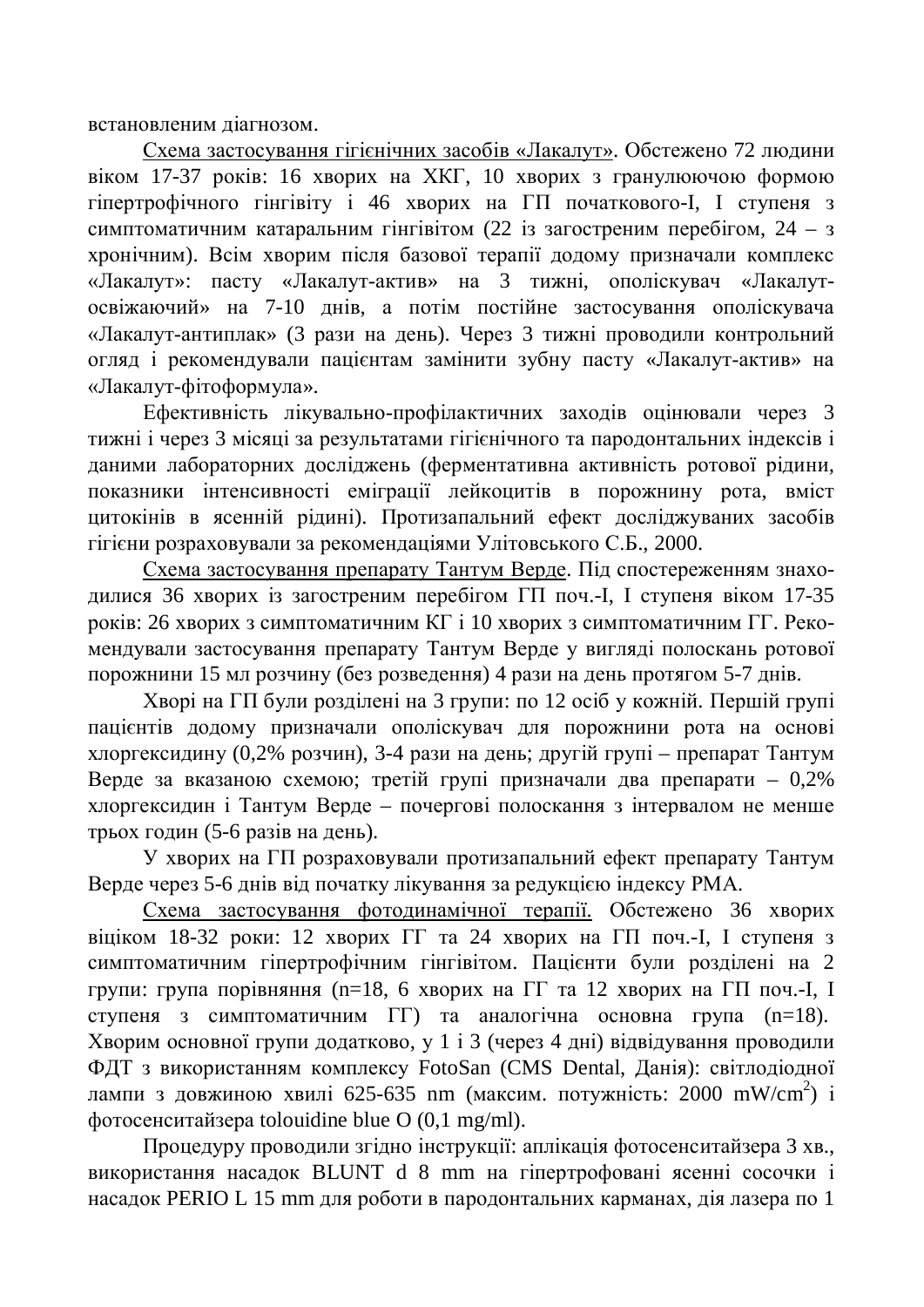хв. у кожного зуба з вестибулярної і піднебінної/язичної сторони і в кожному пародонтальному кармані. ФДТ проводили по квадрантам щелепи – одночасно 4-6 зубів.

Оцінку ефективності ФДТ проводили через 14 днів і 3 міс. за індексами РМА і кровоточивості оцінювали протизапальний ефект лікування (Улітовський С.Б., 2000).

Обробку цифрових даних проводили варіаційно-статистичними методами аналізу на персональному комп'ютері IBM PC в SPSS SigmaStat 3.0 і StatSoft Statistica 6.0 (2003). Використовували t-критерій Ст'юдента.

Результати дослідження та їх обговорення. Для оптимізації методів індивідуальної гігієни порожнини рота в хворих на гінгівіт і ГП проведено порівняльне вивчення терапевтичних ефектів зубних паст «Лакалут актив», «Лакалут фітоформула» і «Пародонтакс класик» на моделі пародонтиту в щурів. Експериментальні дослідження довели, що всі зубні пасти справляють виражену лікувально-профілактичну дію на тканини пародонту, про що свідчить нормалізація біохімічних показників в яснах щурів груп 3-5, а саме зниження еластазної активності, достовірне зниження рівня МДА і зростання активності каталази. При цьому найбільш виражений протизапальний ефект (по зниженню активності еластази) досягнуто при чищенні зубів пастою «Пародонтакс класик» (p<0,001), а антиоксидантний ефект – при використанні зубної пасти «Лакалут актив» (по підвищенню активності каталази, p<0,02) і пасти «Лакалут фітоформула» (по зниженню вмісту МДА,  $p < 0.001$ ).

Встановлено також, що пасти «Лакалут фітоформула» і «Пародонтакс класик» при тривалому щоденному використанні значно гальмують деструктивні процеси в кістковій тканині альвеолярного відростка. Чищення зубів пастами призводить до вірогідного зниження ступеня атрофії альвеолярного відростка нижньої щелепи порівняно з щурами 2-ої групи (p<0,001), при цьому показники практично досягають значень у інтактних тварин, особливо при застосуванні зубної пасти «Пародонтакс класик» (23,7 $\pm$ 0,7% у порівнянні із 23,5 $\pm$ 0,6% в інтактних щурів).

Проведені дослідження підтвердили наявність виражених протизапальних та антиоксидантних властивостей у всіх трьох досліджуваних зубних паст, однак стійкий пародонтопротекторний ефект встановлено тільки для двох зубних паст – «Лакалут фітоформула» і «Пародонтакс класик», що містять екстракти лікарських рослин.

Наступним етапом роботи було визначення поширеності і структури резорбтивно-деструктивних змін кісткової тканини альвеолярного відростка у осіб молодого віку. З 539 проаналізованих рентгенограм відсутність кісткових змін було виявлено на 156 знімках, що дозволяє говорити про те, що тільки 28,9% обстежених мали інтактний пародонт або гінгівіт. У 383 осіб, що становить 71,1%, виявлені деструктивні зміни кісткової тканини альвеолярного відростка різного ступеня і характеру.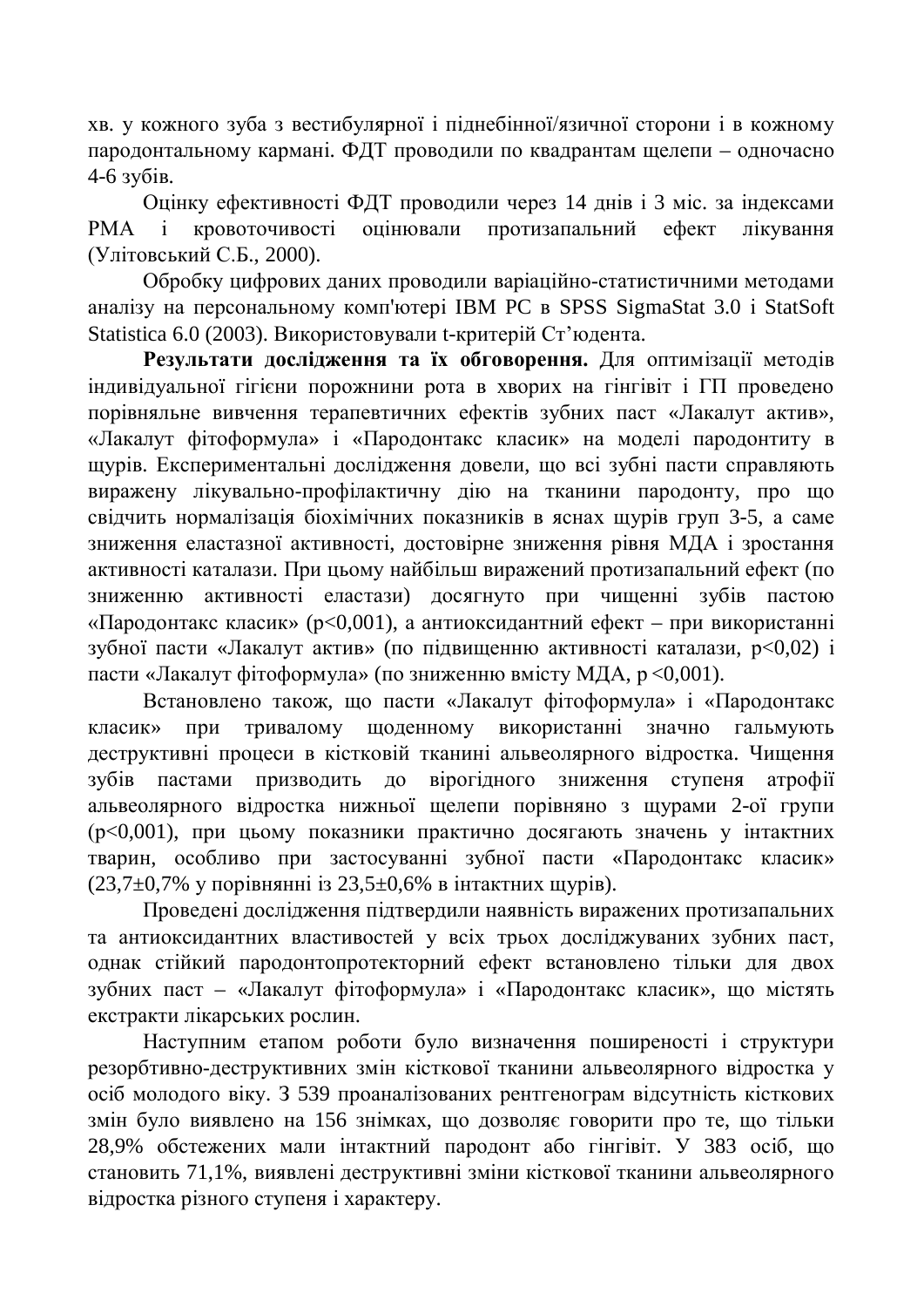Серед пацієнтів, у яких проводили аналіз рентгенограм, переважали жінки: 62% і 38% чоловіків. Деструктивні процеси в альвеолярній кістці також частіше визначалися у жінок: у 59,3 % жінок і у 40,7% чоловіків. Найвища ступінь резорбції кістки (II, III) виявлена у 11 осіб, серед яких 9 жінок (81,8%).

Таким чином, у результаті ретроспективного аналізу ортопантомограм встановлена висока поширеність резорбтивно-деструктивних змін у кістці альвеолярного відростка у осіб 15-30 років. Це підкреслює необхідність обов'язкового рентгенологічного обстеження з метою диференціальної діагностики гінгівіту і пародонтиту.

Для обґрунтування оптимальних методів лікування різних форм симптомматичного гінгівіту у хворих на ГП проведена серія клінічних досліджень з вивчення терапевтичної ефективності різних запропонованих схем лікування.

Проведені дослідження довели високу лікувально-профілактичну ефективність комплексу гігієнічних засобів «Лакалут» у всіх хворих. Про це свідчить позитивна динаміка зміни гігієнічного індексу Грін-Вермільона і пародонтальних індексів (кровоточивості, РМА Рагта, ПІ Рассела) через 3 тижні після курсу лікування і застосування ополіскувачів і зубної пасти «Лакалут актив» і через 3 місяця – після застосування зубної пасти «Лакалут фітоформула». Найбільш виражену протизапальну дію гігієнічних засобів виявлено у хворих на ХКГ (ефективність за індексом кровоточивості склала 84,4%, за індексом РМА Parma – 82,5%, за ПІ Рассела – 69,1%) і менш виражену у хворих з гранулюючою формою  $\Gamma\Gamma$ . На рівні 48,3 – 68,9 % за різними індексами виявлена протизапальна ефективність гігієнічних засобів «Лакалут» у хворих із загостреним і хронічним перебігом ГП.

Результати біохімічних досліджень ротової рідини хворих дозволили уточнити механізм протизапальної дії гігієнічних засобів «Лакалут», обумовлений їх антиоксидантними і мембранотропними властивостями. У хворих с різними формами гінгівіту (ХКГ, ГГ) і в хворих на ГП поч.-І, І ступеня після лікування і застосування гігієнічних засобів визначено вірогідне зниження рівня МДА (p<0,05) та підвищення активності каталази (у хворих на XKГ і  $\Gamma$  – p<0,05), найбільш виразне через 3 місяці. В хворих на ХКГ і  $\Gamma\Gamma$ встановлено вірогідне зниження активності лужної фосфатази ( $p<0.05$ ) в ротовій рідині через 3 тижні і через 3 місяці від початку лікування. Спостерігається також тенденція до зниження активності кислої фосфатази у ротові рідині хворих на ХКГ, ГГ и ГП поч.-І, І ступеня.

Встановлено, що проведене лікування з використанням гігієнічних засобів «Лакалут» у хворих на ГП поч.-I, I ступеня призводить до зниження рівня прозапального цитокіну ІЛ-1β та підвищення вмісту протизапального цитокіну ІЛ-10 у ясенній рідині, що визначає тенденцію до зниження співвідношення IJI-1 $\beta$ /IJI-10 і покращує умови для регенерації тканин пародонту.

Відомі біологічні властивості препарату Тантум Верде (бензидаміна гідрохлориду) стали підставою для вивчення його ефективності при лікуванні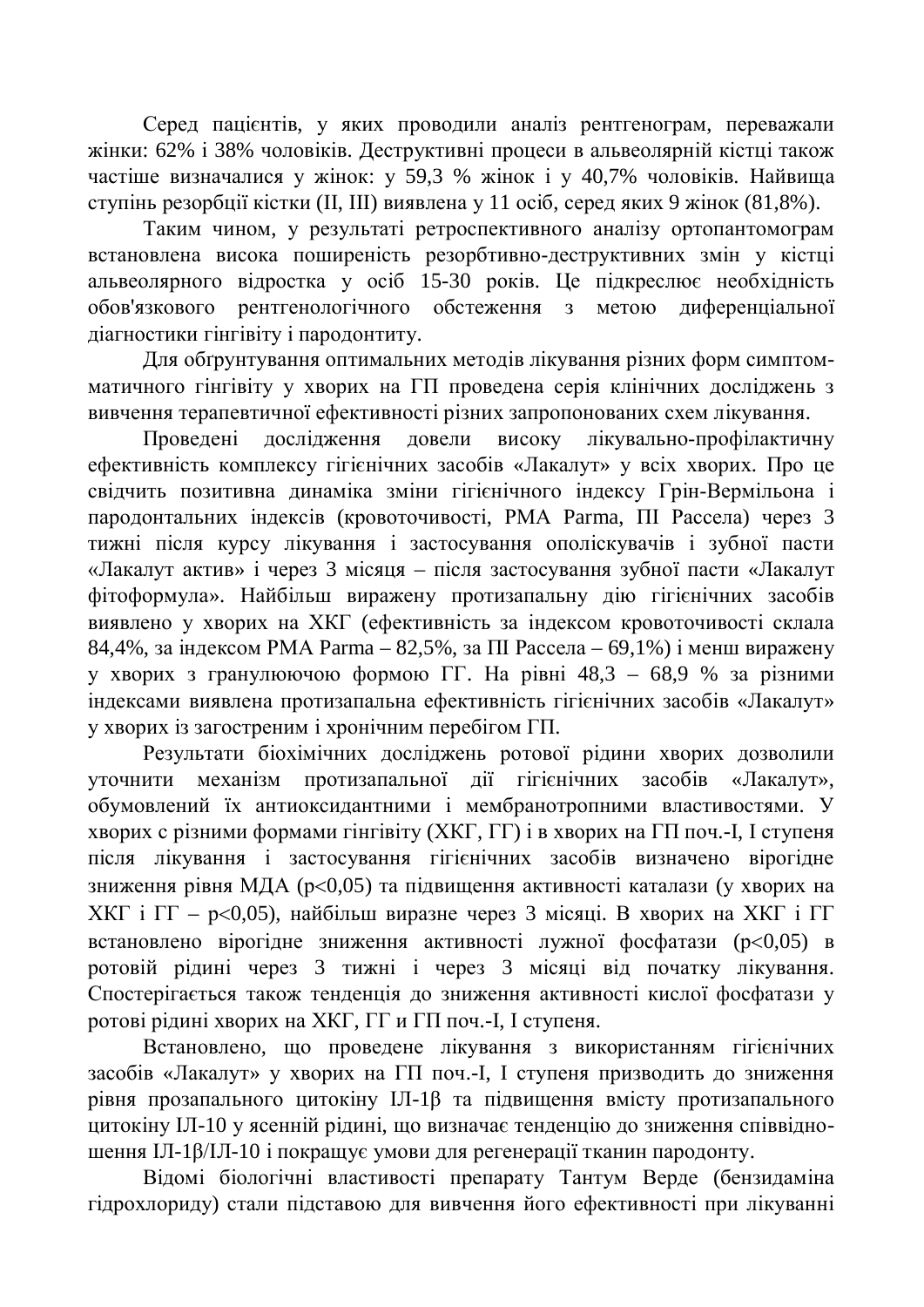хворих на ГП. Проведені дослідження показали високу лікувальну ефективність препарату у хворих із загостреним перебігом ГП поч.-I, I ступеня з місцевим застосуванням препарату Тантум Верде як самостійно (група 2), так і в поєднанні з хлоргексидином (група 3). Про це свідчить позитивна динаміка досліджуваних пародонтальних індексів (кровоточивості, РМА Parma) через 5-6 днів від початку лікування. Найбільш виражений протизапальний ефект (за індексом РМА) – 70,38 % - відзначено у хворих на ГП, які комбінували застосування 0,2% хлоргексидину і Тантум Верде, тобто дані препарати потенціюють дію один одного.

Найпоширенішою формою гінгівіту є катаральний гінгівіт. Але так як самостійний КГ по клінічній картині практично не відрізняється від симптоматичного КГ у хворих на пародонтит, ми у нашому дослідженні більше уваги приділили вивченню гіпертрофічного і десквамативного гінгівіту.

Обстежено 68 хворих на ГГ: 22 людини з діагнозом: Гіпертрофічний гінгівіт, гранулююча форма віком 13-24 років і 46 хворих на ГП різного ступеня з симптоматичним ГГ віком 17-73 роки. Серед пацієнтів з самостійним ГГ було 8 юнаків та 14 дівчат. У 10 осіб діагностовано локалізовану форму ГГ, яка проявляється збільшенням ясенних сосочків тільки у фронтальній ділянці щелепи. У 12 осіб встановлена генералізована форма ГГ. У 13 осіб діагностовано ГГ I ступеня, у 7 осіб – II ступеня і у 2 пацієнтів – III ступеня.

При зборі анамнезу з'ясовано, що основними етіологічними факторами розвитку ГГ в молодому віці є: наявність зубощелепних аномалій, особливо скупченість зубів у фронтальній ділянці (у 7 осіб); ортодонтичне лікування з використанням незнімних апаратів (11  $\sigma$ сіб); у дівчат – вагітність (6  $\sigma$ сіб).

Серед 46 хворих на ГП різного ступеня з симптоматичним ГГ у 26 хворих діагностована гранулююча форма, у 20 хворих – фіброзна форма ГГ. У групі хворих з гранулюючою формою симптоматичного  $\Gamma\Gamma$  переважали жінки - 76,9% проти 23,1% чоловіків.

Встановлено, що основними етіологічними факторами розвитку гранулюючої форми симптоматичного ГГ у хворих на ГП є: рясні підясенні зубні відкладення (у 9 осіб); наявність зубощелепних аномалій (скупченість зубів, глибокий прикус та ін.) (14 осіб); носіння брекет-систем (у 7 осіб); вагітність у жінок (6 ociб).

В групі хворих на ГП з фіброзною формою симптоматичного ГГ переважали чоловіки – 65,0 % проти 35,0 % жінок. При цьому у 19 осіб (95%) гіперплазія ясен у вигляді фіброзної форми симптоматичного ГГ була пов'язана з прийомом лікарських препаратів різних груп (медикаментозно-індукована гіперплазія ясен), і лише у одного хворого на ГП фіброзна форма симптоматичного ГГ була наслідком 2-х курсів хіміо- і променевої терапії, призначеної після операції резекції шлунка з приводу раку шлунка.

Відомі кілька груп фармакологічних препаратів, які в якості побічних ефектів можуть спричинити гіперплазію ясен.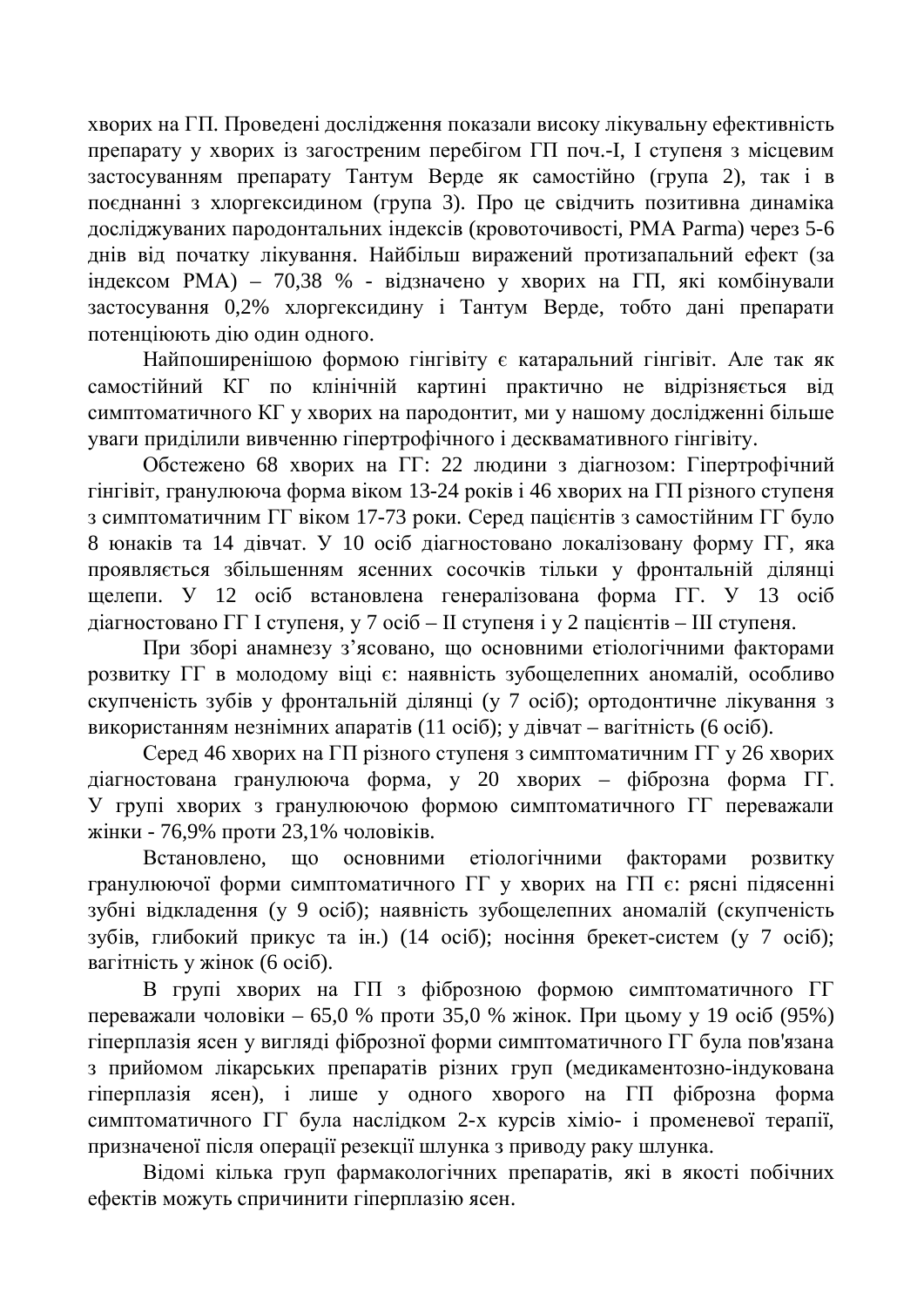За період з 2004 р. по 2015 р. до відділу захворювань пародонту ДУ «Інститут стоматології НАМН України» звернулися 19 хворих на ГП різного ступеня з медикаментозно-індукованою гіперплазією ясен. Аналіз показав, що найчастіше побічні ефекти фармакологічних препаратів у вигляді гіперплазії ясен проявляються у чоловіків. Серед 20 пацієнтів віком 24-73 роки було 7 жінок і 12 чоловіків (63,2 %). У 3 хворих на епілепсію гіперплазія ясен розвинулася на тлі прийому протисудомного препарату дифеніну (фенітоїн). У двох хлопців була проведена операція по трансплантації нирки, призначений препарат з групи імунодепресантів циклоспорин, після чого з'явилася гіперплазія ясен.

Серед пацієнтів з гіперплазією ясен найбільшу кількість склали особи, які приймають гіпотензивні препарати з групи блокаторів кальцієвих канальців (ніфедипін, амлодипін, лерканідипін) – 14 з 19, тобто 73,3 %. З них було 10 хворих на гіпертонічну хворобу II-III ступеня, які постійно приймали алодипін, троє хворих приймали ніфедипін та 1 чоловік віком 73 роки – лерканідипін.

У хворих на ГП з фіброзною формою симптоматичного ГГ при огляді порожнини рота виявлені місцеві фактори, що ускладнюють перебіг пародонтиту і сприяють підтриманню гіперплазії ясен. У 4 хворих відзначена незадовільна гігієна порожнини рота. У 12 хворих були старі ортопедичні конструкції, що вимагають заміни.

Для уточнення патоморфологічних особливостей гіперплазованих ясен на тлі прийому лікарських препаратів були проведені гістологічні дослідження біоптатів ясен, взятих за добровільною згодою у 10 пацієнтів, які приймають антагоністи кальцію. За результатами досліджень діагностовано фіброзну форму ГГ з необоротною деструкцією тканинних структур, що є показанням до операції гінгівектомії.

Дослідження з вивчення ефективності ФДТ показали поліпшення стану тканин пародонту після лікування в обох групах, що підтверджується позитивною динамікою зміни усіх показників. Однак в основній групі хворих на ГГ, де додатково проводилася ФДТ, показники через 14 днів і 3 міс. були кращими, що вказує на більш виражений і довгостроковий терапевтичний ефект ФДТ. Протизапальний ефект лікування склав в основній групі (з ФДТ) за індексом РМА 50,0 %, а по індексу кровоточивості 75,3 %, у той час як в групі порівняння – за індексом РМА всього 39,4 %, а по індексу кровоточивості – 41,5 %. Отримані дані вказують на значну перевагу використання ФДТ при лікуванні хворих на ГГ.

Необхідно також відзначити, що вже після першого сеансу ФДТ спостеpiraється значне зменшення гiпертрофiї ясенних сосочків і кровоточивості ясен, що дозволяє знизити загальне число відвідувань в середньому на 2-3.

Аналіз результатів власних досліджень та дані літератури дозволили нам обґрунтувати тактику ведення пацієнтів з медикаментозно-індукованою гіперплазією ясен. Пацієнти, які регулярно приймають фармакологічні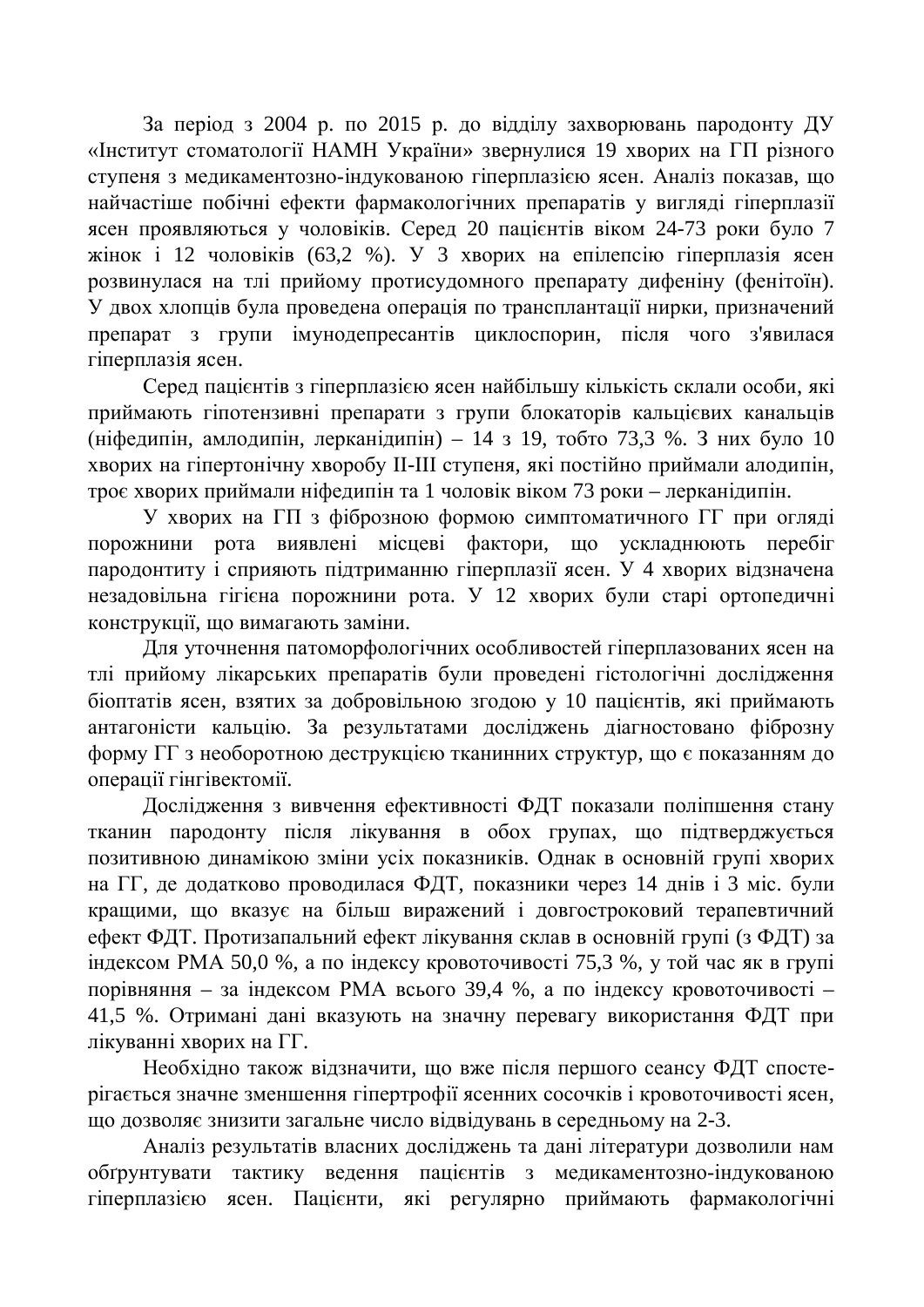препарати, що здатні спричинити гіперплазію ясен, навіть при відсутності клінічних симптомів захворювання, повинні дотримуватися рекомендації з індивідуальної гігієни порожнини рота і не рідше 2-х разів на рік звертатися до лікаря-стоматолога для проведення професійної гігієни порожнини рота.

У разі появи гіперплазії ясен у пацієнта лікар-стоматолог повинен провести консультацію з лікарем-терапевтом з приводу можливості відміни препарату, зниження добової дози препарату або заміни препарату на інший аналог з цієї ж групи. Серед 19 пацієнтів лише 1 хворий зміг повністю відмовитися від прийому препарату амлодипін, у 1 хворого вдалося знизити дозу прийому амлодипіну – з 10 мг до 5 мг на добу у 2 пацієнтів замінили препарат: ніфедипін на амлодипін і амлодипін на фелодипін, після чого наступило значне поліпшення клінічної картини і практично повна регресія проліферативного процесу.

Всім хворим з медикаментозно-індукованою гіперплазією ясен проводилося етіотропне консервативне лікування, яке включало: скейлінг, повітряно-абразивне полірування, промивання ясенних та пародонтальних карманів антисептичними розчинами, місцеву антимікробну і протизапальну терапію, за показаннями кюретаж пародонтальних карманів. У 12 пацієнтів додатково проведено курс ФДТ (4 процедури по квадрантам). Повторні курси лікування проводили кожні 3-4 місяці. У 7 пацієнтів з ГП II-III ступеня та гіперплазією ясен була показана операція остеогінгівопластики. Проте тільки 3 пацієнта погодилися на оперативне втручання, і їм була проведена клаптева операція з одночасною гінгівектомією.

Відома здатність фотодинамічної терапії руйнувати фотосенсибілізовані біологічні тканини й клітини зі зміненим метаболізмом стала підставою для вивчення патоморфологічних ефектів ФДТ при лікуванні медикаментозноіндукованої гіперплазії ясен. При цьому був використаний протокол ФДТ для онкологічних захворювань: більш тривала експозиція на тканини фотосенситайзера tolouidine blue – 10-15 хв. і більш тривалий час засвічування – по 1 хв. у кожного зуба з вестибулярної і піднебінної/язичної сторони і в кожному пародонтальному кармані.

Аналіз мікропрепаратів ясенної тканини до і після ФДТ показав, що збільшення часу аплікації фотосенситайзера, при якому відбувається максимальне накопичення препарату в патологічно змінених тканинах, і часу активації світлодіодною лампою приводить до повної деструкції тканини. На мікропрепаратах видна аморфна мукоїдна маса, клітини відсутні. Таким чином, фотодинамічна терапія в режимі «онкопатології», а не фотоактивуємої дезінфекції, може служити альтернативою хірургічного висічення гіпертрофованих ясенних сосочків.

Десквамативний гінгівіт – це особлива форма гінгівіту, яка проявляється еритематозним і десквамативним ураженням маргінального краю прикріплених ясен. Захворювання відрізняється підвищеною десквамацією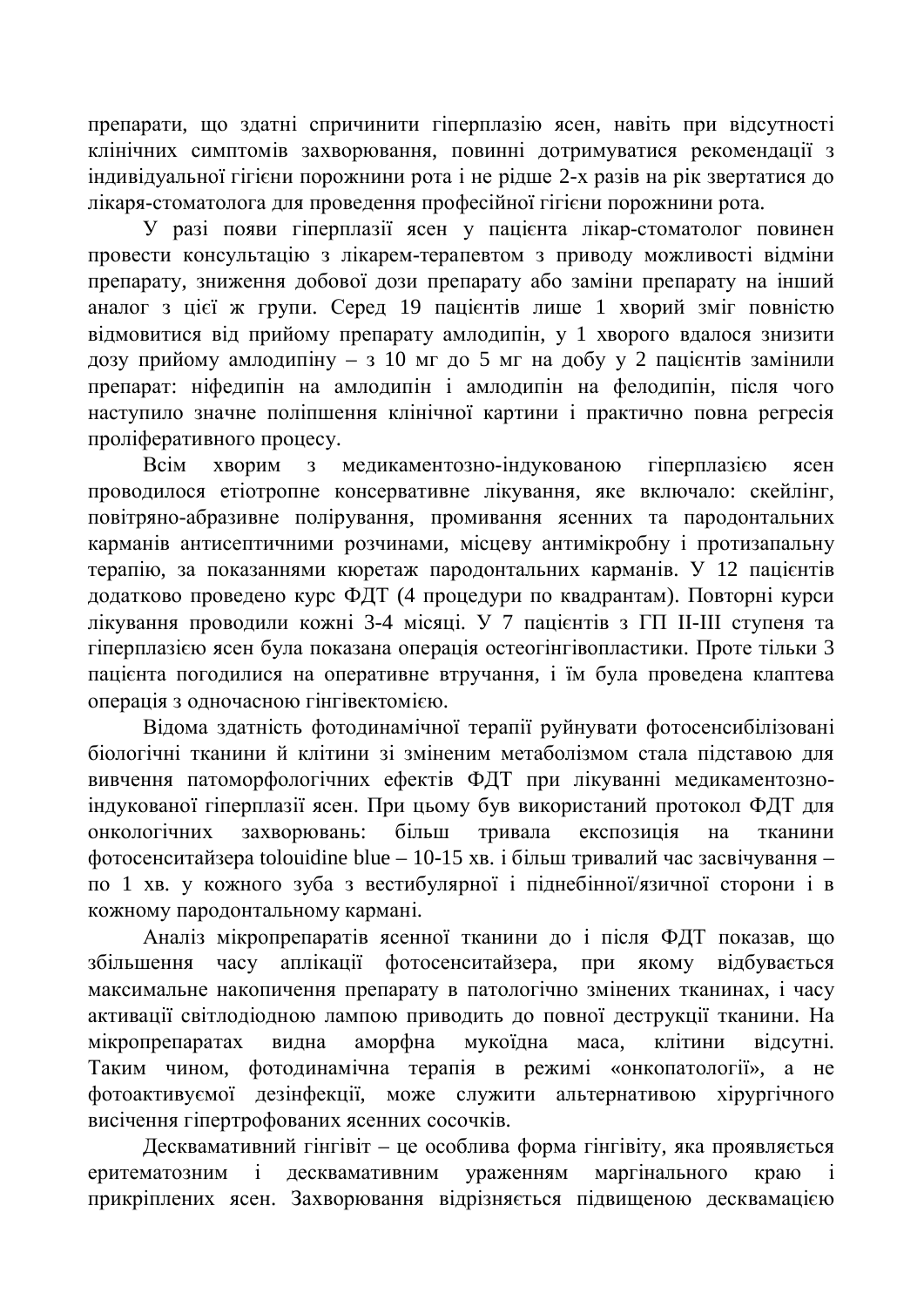епітелію, внаслідок чого окремі ділянки ясен набувають яскраво-червоний колір («поліровані ясна»).

Обстежено 42 хворих на ДГ віком 19-68 років: 7 чоловіків та 35 жінок (83,3 %). З аналізу ортопантомограм визначено, що тільки у 5 пацієнтів ДГ протікав як самостійне захворювання ясен, а у 37 хворих – як симптом ГП: у 4  $oci\bar{\sigma}$  – поч.-I ступеня; у 21 хворого – I-II ступеня і у 12 хворих ГП II-III ступеня.

Дані анамнезу дозволили систематизувати етіологічні фактори розвитку ДГ у осіб різного віку. Тільки у 11 пацієнтів (26,2 %) ДГ був симптомом дерматозів з аутоімунним компонентом: у 1 чоловіка з червоним плеским лишаєм і у 10 жінок в пре- та постменопаузальному періоді з різними дерматозами. Серед 35 обстежених жінок з ДГ 19 (54,3%) знаходилися в постменопаузальному періоді, тобто в стані гіпоестрогенемії. Гіпотиреоз став причиною розвитку ДГ у 3 осіб. У 7 пацієнтів ДГ визначено як алергічна реакція (контактний гінгівостоматит) на різні подразники (засоби гігієни, препарати, токсичні речовини). У 5 хворих з важкими формами ГП II-III ступеня симптоматичний ДГ розвинувся на тлі тривалого хронічного запалення тканин пародонту і персистуючої інфекції. У 2 осіб діагностували ДГ при абсолютно нормальних лабораторних показниках, тобто нез'ясованої етіології.

Необхідно відзначити, що у 15 хворих на ГП ДГ ускладнювався наявністю незнімних ортопедичних конструкцій (штампованих коронок, металокерамічних протезів) зі строком користування більше 10 років.

З метою уточнення механізму розвитку ДГ у жінок постменопаузального віку проведені імунологічні дослідження крові. Встановлено, що у жінок даної групи на тлі досить низького загального вмісту лейкоцитів у крові визначається високий рівень лімфоцитів. При цьому має місто високий відносний вміст Тлімфоцитів CD3+, Т-хелперів/індукторів CD4+, тобто їх активація, при низькому абсолютному і відносному вмісті Т-супресорів/цитотоксичних CD8+. Це, в свою чергу, призводить до підвищення імунорегуляторного індексу CD4+/CD8+ і вказує на можливий розвиток аутоімунного синдрому.

Аутоімунна природа десквамативного гінгівіту була підтверджена у 5 з 12 жінок з ДГ. При підвищеному співвідношенні CD4+/CD8+ зазначався високий вміст ЦІК, що потребує відповідного лікування з застосуванням препаратівімуносупресорів, зокрема глюкокортикоїдів.

Таким чином, при наявності клінічних ознак десквамативного гінгівіту необхідно проводити обов'язкове імунологічне обстеження для підтвердження або виключення системної аутоімунної патології.

За результатами проведеної роботи теоретично обґрунтовані, розроблені та пропонуються до впровадження у практику схеми лікувальнопрофілактичних заходів для хворих на ГП з різними формами симптоматичного гінгівіту (катаральний, гіпертрофічний, десквамативний), які включають раціональне інструментальне видалення зубних відкладень, диференційоване призначення медикаментозних засобів (антимікробних, протизапальних) та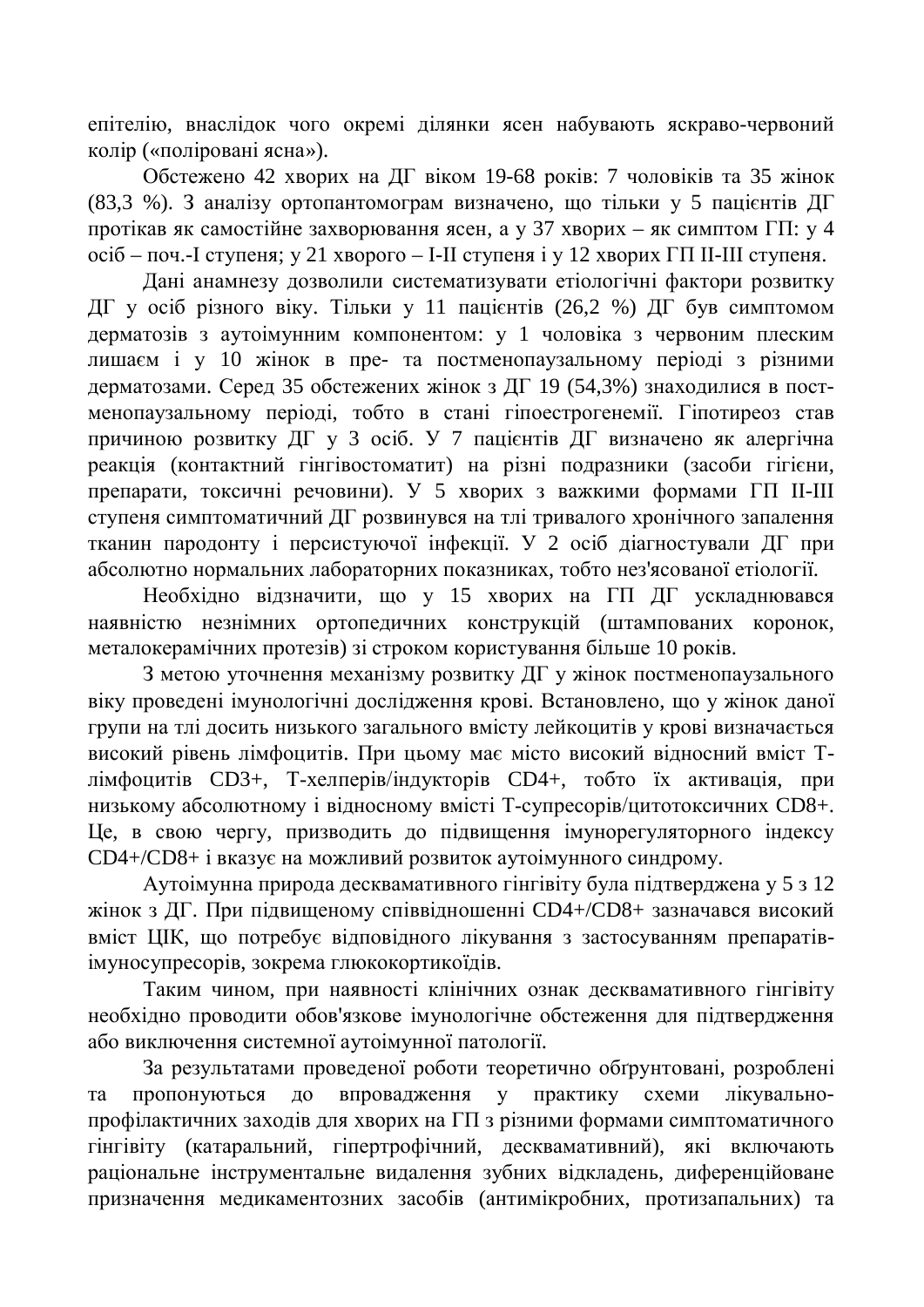індивідуальний підбір засобів гігієни порожнини рота.

### **ВИСНОВКИ**

1. Симптоматичний гінгівіт є одним з основних симптомів генералізованого пародонтиту. Зростання поширеності гіпертрофічного і десквамативного гінгівіту, які значною мірою ускладнюють перебіг пародонтиту, вимагає уточнення протоколів лікування із зазначенням особливостей індивідуальної та професійної гігієни порожнини рота, медикаментозного супроводу, строків повторних оглядів та підтримуючої терапії.

2. В експерименті, на моделі лігатур-індукованого пародонтиту у щурів, встановлена висока лікувально-профілактична ефективність зубних паст «Лакалут актив», «Лакалут фітоформула» і «Пародонтакс класік», що обумовлена їх протизапальною та антиоксидантною дією на тканини пародонту. Зубні пасти, які містять різні екстракти лікарських рослин, при тривалому застосуванні мали порівняний пародонтопротекторний ефект (за гальмуванням резорбції альвеолярної кістки).

3. В результаті ретроспективного аналізу 539 ортопантомограм встановлена висока поширеність резорбтивно-деструктивних змін в альвеолярній кістці у осіб 15-30 років. Відсутність кісткових змін визначена тільки у 28,9 %, тобто у 71,1 % виявлені зміни кісткової тканини альвеолярного відростка, характерні для пародонтиту.

4. Показано, що раціональне використання комплексу гігієнічних засобів «Лакалут» після проведення професійної гігієни порожнини рота у хворих на ХКГ, ГГ і ГП поч..-I, I ступеня сприяє поліпшенню гігієнічного стану порожнини рота, більш швидкій ліквідації запалення в тканинах пародонту, нормалізації ферментативної активності ротової рідини і рівня цитокінів в ясенній рідині.

5. Серед пацієнтів з медикаментозно-індукованою гіперплазією ясен найбільшу кількість склали особи, які приймають гіпотензивні препарати з групи блокаторів кальцієвих канальців – 73,3 %. Серед препаратів найчастіше викликає побічну дію у вигляді гіперплазії ясен амлодипін (у 71,4 % випадків). За результатами морфологічних досліджень гіперплазованих ясен діагностована фіброзна форма гіпертрофічного гінгівіту з необоротною деструкцією тканинних структур, що є показанням до операції гінгівектомії.

6. Встановлено виражений протизапальний ефект ФДТ (75,3 % по індексу кровоточивості) при лікуванні хворих на ГГ і на ГП поч.-I, I ступеня з симптоматичним гіпертрофічним гінгівітом. Патоморфологічними дослідженнями показано, що збільшення часу експозиції фотосенситайзера на гіперплазовані ясна і часу активації світлодіодною лампою призводить до деструкції тканинних структур, що може служити альтернативою хірургічного висічення гіпертрофованих ясенних сосочків.

7. Основними етіологічними факторами десквамативного гінгівіту є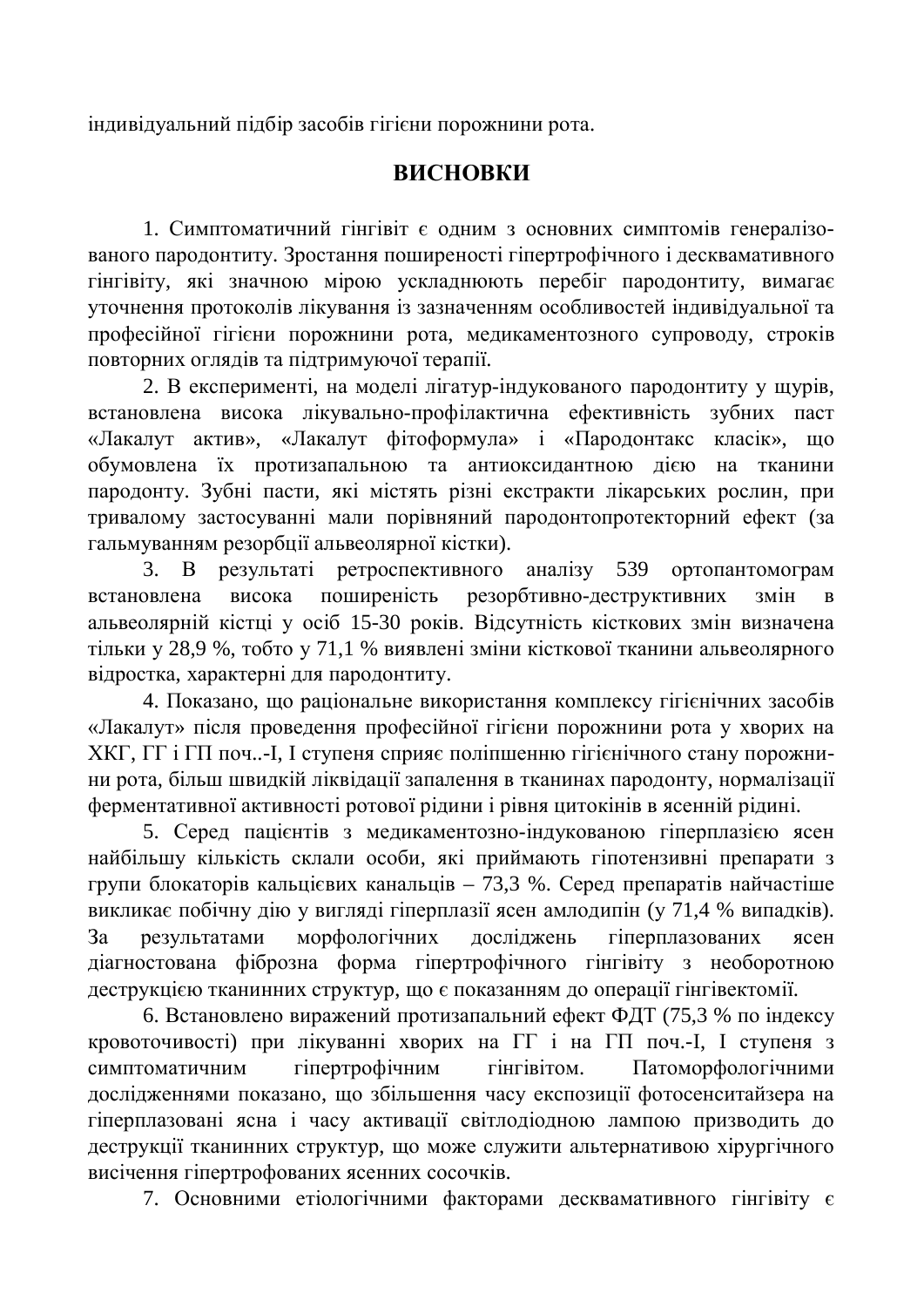ендокринні порушення (гіпоестрогенемія, гіпотиреоз, цукровий діабет) (66,7 %)  $i$  дерматози з аутоімунним компонентом (26,2 %). Підвищення показника ІРІ  $(2,87±0,24)$  і високий вміст низькомолекулярних ЦІК у крові жінок постменопаузального віку з десквамативним гінгівітом вказує на високу ймовірність у них аутоімунного синдрому.

8. Теоретично обгрунтовані, розроблені та апробовані схеми лікування хворих на ГП з різними формами симптоматичного гінгівіту (катаральний, гіпертрофічний, десквамативний), які включають раціональне інструментальне видалення зубних відкладень, диференційоване призначення медикаментозних засобів (антимікробних, протизапальних) та індивідуальний підбір засобів гігієни порожнини рота.

## ПРАКТИЧНІ РЕКОМЕНДАЦІЇ

1. З метою диференціальної діагностики гінгівіту і пародонтиту при складанні плану лікування в осіб молодого віку обов'язковим є рентгенологічне обстеження.

2. Рекомендується наступна схема застосування гігієнічних засобів серії «Лакалут» у хворих із запальними захворюваннями пародонту:

- зубна паста «Лакалут-актив» (2 рази на день, 3 тижні) і ополіскувач «Лакалут-освіжаючий» (ротові ванночки, полоскання 3-4 рази на день, 2-3 хв., в розведенні – 15-20 крапель на 1 ст. води, 7-10 днів) під час основного курсу лікування ХКГ, ГГ і ГП поч.-І, І ступеня, відразу після видалення зубних відкладень та кюретажу пародонтальних карманів (у хворих на ГП);

- через 3 тижні – зубна паста «Лакалут-фітоформула» (2 рази на день) і ополіскувач «Лакалут-антиплак» (3 рази на день) для постійного застосування.

3. Хворим із загостреним перебігом ГП поч.-I, I ступеня з симптоматичним катаральним і гіпертрофічним гінгівітом з метою протизапальної терапії рекомендується препарат Тантум Верде (бензидаміна гідрохлорид): полоскання або ротові ванночки 15 мл розчину (без розведення) 4 рази на день, 5-7 днів, при необхідності допускається розведення водою 1:2.

Встановлена можливість призначення бензидаміна гідрохлориду в якості монотерапії та в комплексі з 0,2 % хлоргексидином для потенціювання антимікробного і протизапального ефектів.

4. Розроблено та пропонується до впровадження метод фотодинамічної терапії з різними режимами роботи при гранулюючій та фіброзній формах симптоматичного гінгівіту у хворих на ГП.

5. Обгрунтовано та запропоновано до впровадження алгоритм лікування хворих на ГП із симптоматичним гіпертрофічним гінгівітом. Теоретично обґрунтована і запропонована тактика ведення пацієнтів з медикаментозноіндукованою гіперплазією ясен.

6. Обгрунтовано та запропоновано до впровадження алгоритм лікування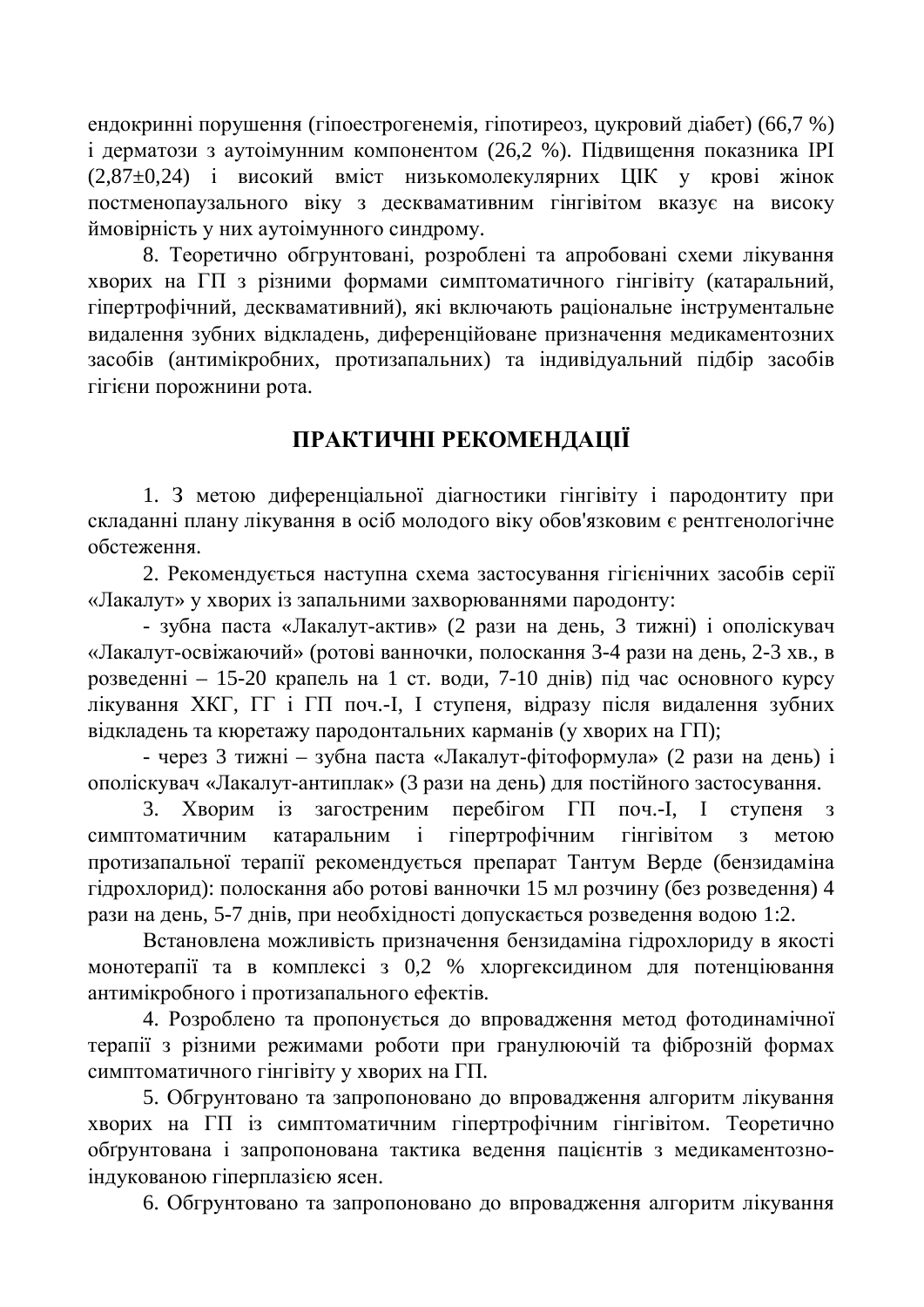хворих на ГП із симптоматичним десквамативним гінгівітом.

### ПЕРЕЛІК ОПУБЛІКОВАНИХ ПРАЦЬ ЗА ТЕМОЮ ДИСЕРТАЦІЇ:

1. Трояненко Л. Н. Сравнительная оценка лечебно-профилактического действия зубных паст на модели пародонтита у крыс / Л. Н. Трояненко, Ю. Г. Чумакова // Вісник стоматології. – 2014. – № 3. – С. 9-14. Участь здобувача у проведенні експерименту, аналізі результатів, написанні статті.

2. Чумакова Ю. Г. Клинико-лабораторная оценка эффективности гигиенических средств «Лакалут» у больных с воспалительными заболеваниями пародонта / Ю. Г. Чумакова, Л. Н. Трояненко // Современная стоматология. – 2009. – № 2. – С. 26-32. Участь здобувача у виконанні клінічних  $\partial$ осліджень, аналізі результатів, написанні статті.

3. Чумакова Ю. Г. Оценка эффективности препарата «Тантум Верде» в комплексном лечении заболеваний пародонта и слизистой оболочки полости рта / Ю. Г. Чумакова, Л. Н. Трояненко, Н. Н. Голубкова // Современная стоматология. – 2010. – № 3 (52). – С. 55-58. Участь здобувача у виконанні клінічних досліджень, аналізі результатів, написанні статті.

4. Трояненко Л. Н. Десквамативный гингивит: этиологические факторы, клинические и иммунологические характеристики / Л. Н. Трояненко, Ю. Г. Чумакова // Modern Science – Moderní věda (Чехия). – 2015. – № 6. – С. 171-177. *ɍɱɚɫɬɶ ɡɞɨɛɭɜɚɱɚ ɭ ɜɢɤɨɧɚɧɧɿ ɤɥɿɧɿɱɧɢɯ ɞɨɫɥɿɞɠɟɧɶ, ɚɧɚɥɿɡɿ ɪɟɡɭɥɶɬɚɬɿɜ, ɧɚɩɢɫɚɧɧɿɫɬɚɬɬɿ.*

5. Уровень и структура заболеваний пародонта у лиц молодого возраста (по анализу ортопантомограмм) / Ю. Г. Чумакова, В. И. Антипа, Ю. Е. Косоверов, М. А. Каташинская, Л. Н. Трояненко // Современная стоматология.  $-2004.$  - № 2. – С. 56-59. Участь в аналізі ортопантомограм, написанні  $c$ *mammi*.

6. Оценка терапевтической эффективности зубной пасты «Лакалут фитоформула» в эксперименте на крысах / Ю. Г. Чумакова, Л. Н. Трояненко, А. А. Вишневская, И. В. Софронов // Современная стоматология. – 2011. – № 4 (58). – ɋ. 135-138. *ɍɱɚɫɬɶ ɡɞɨɛɭɜɚɱɚ ɭ ɩɪɨɜɟɞɟɧɧɿ ɟɤɫɩɟɪɢɦɟɧɬɭ, ɚɧɚɥɿɡɿ*  $pesv<sub>I</sub> b<sub>EM</sub> ami<sub>6</sub>, \n *Hanucahhi* \n *c ma mm i*.$ 

7. Чумакова Ю. Г. Етіологічні фактори та критерії діагностики десквамативного гінгівіту / Ю. Г. Чумакова, Л. М. Трояненко // Новини стоматології. – 2015. – № 4 (85). – С. 162-164. Участь здобувача у виконанні клінічних досліджень, аналізі результатів, написанні статті.

8. Чумакова Ю. Г. Клініко-лабораторна оцінка ефективності гігієнічних засобів «Лакалут» у хворих із запальними захворюваннями пародонту / Ю. Г. Чумакова, Л. М. Трояненко // Стоматологія – вчора, сьогодні, завтра: наук.практ. конф. з міжнар. участю, присвяченої 40-річчю кафедри стоматології, терапевтичної та дитячої стоматології ХМАПО та пам'яті проф. Нікітіна В.О.,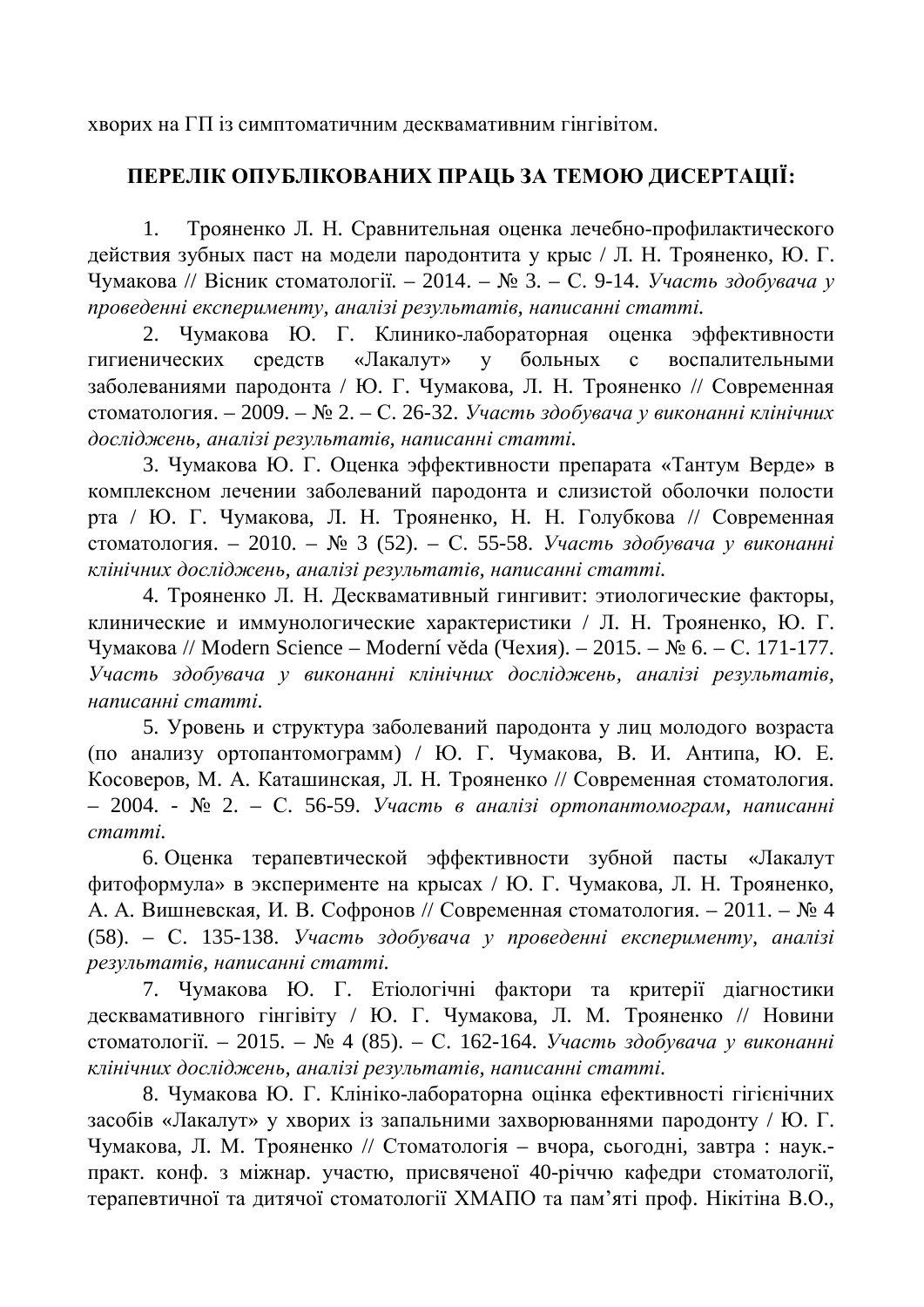м. Харків, 8-9 листопада 2007 р.: тези допов. – Харків: ХМАПО, 2007. – С. 95-96. Участь здобувача у виконанні клінічних досліджень, аналізі результатів, *ɧɚɩɢɫɚɧɧɿɬɟɡ.*

9. Трояненко Л. Порівняльна оцінка терапевтичних ефектів зубних паст в експерименті у щурів // Мультидисциплінарний підхід як стратегія успіху : Симпозіум молодих вчених в рамках Ювілейної східноєвропейської конф. з проблем стоматологічної імплантації, м. Львів, 12 березня 2011 р.: тези допов. – Ʌɶɜɿɜ, 2011. – ɋ. 70-72.*ɍɱɚɫɬɶ ɡɞɨɛɭɜɚɱɚ ɭ ɩɪɨɜɟɞɟɧɧɿ ɟɤɫɩɟɪɢɦɟɧɬɭ, ɚɧɚɥɿɡɿ*  $pe$ зультатів, написанні тез.

10. Чумакова Ю. Г. Эффективность фотодинамической терапии при лечении гипертрофического гингивита / Ю. Г. Чумакова, Л. Н. Трояненко // Применение лазеров в медицине и биологии : XXXIX межд. науч.-практ. конф., г. Харьков, 22-24 мая 2013 г.: тезисы докл. – Харків: Видавництво ХНУ імені В.Н. Каразіна, 2013. – С. 185-187. Участь здобувача у виконанні клінічних  $\partial$ осліджень, аналізі результатів, написанні тез.

11. Chumakova Y. Photodynamic therapy at patients with hyperplastic gingivitis / Y. ɋhumakova, G. Vyshnevska, L. Troyanenko // Photomedicine and Laser Surgery. – 2013. – Vol. 31, N. 12. – P. 643 (Abstracts from the  $4<sup>th</sup>$  Congress of the World Federation for Laser Dentistry, European Division, July 11-12, 2013 Brussels, Belgium). *Участь здобувача у виконанні клінічних досліджень, аналізі*  $pesynotamie,  *hanucahhi mes.*$ 

12. Трояненко Л. Особливості лікування генералізованого пародонтиту в хворих з препарат-індукованою гіперплазією ясен / Л. Трояненко // Принципи доказової медицини в імплантології: 7-а Східноєвропейська конференція з проблем стоматологічної імплантації, м. Львів, 25 квітня 2015 р.: тези допов. -Львів, 2015. – С. 10.

13. Чумакова Ю. Г. Медикаментозно-індукована гіперплазія ясен: поширеність, особливості клінічного перебігу, алгоритм лікування / Ю. Г. Чумакова, Л. М. Трояненко // Новини стоматології (Стратегія розвитку стоматології в Україні : 3-й Національний український стоматологічний конгрес, м. Київ, 22-23 жовтня 2015 р.: тези допов.). – 2015. – № 4 (85). – С. 129-130. Участь здобувача у виконанні клінічних досліджень, аналізі результатів, *ɧɚɩɢɫɚɧɧɿɬɟɡ.*

#### **RIµATOHA**

Трояненко Л.М. Особливості лікування хворих на генералізований пародонтит з різними формами симптоматичного гінгівіту. – Рукопис.

Дисертація на здобуття наукового ступеня кандидата медичних наук за спеціальністю 14.01.22 – стоматологія. – Державна установа «Інститут стоматології НАМН України», Одеса, 2016.

Визначені основні етіологічні фактори різних форм симптоматичного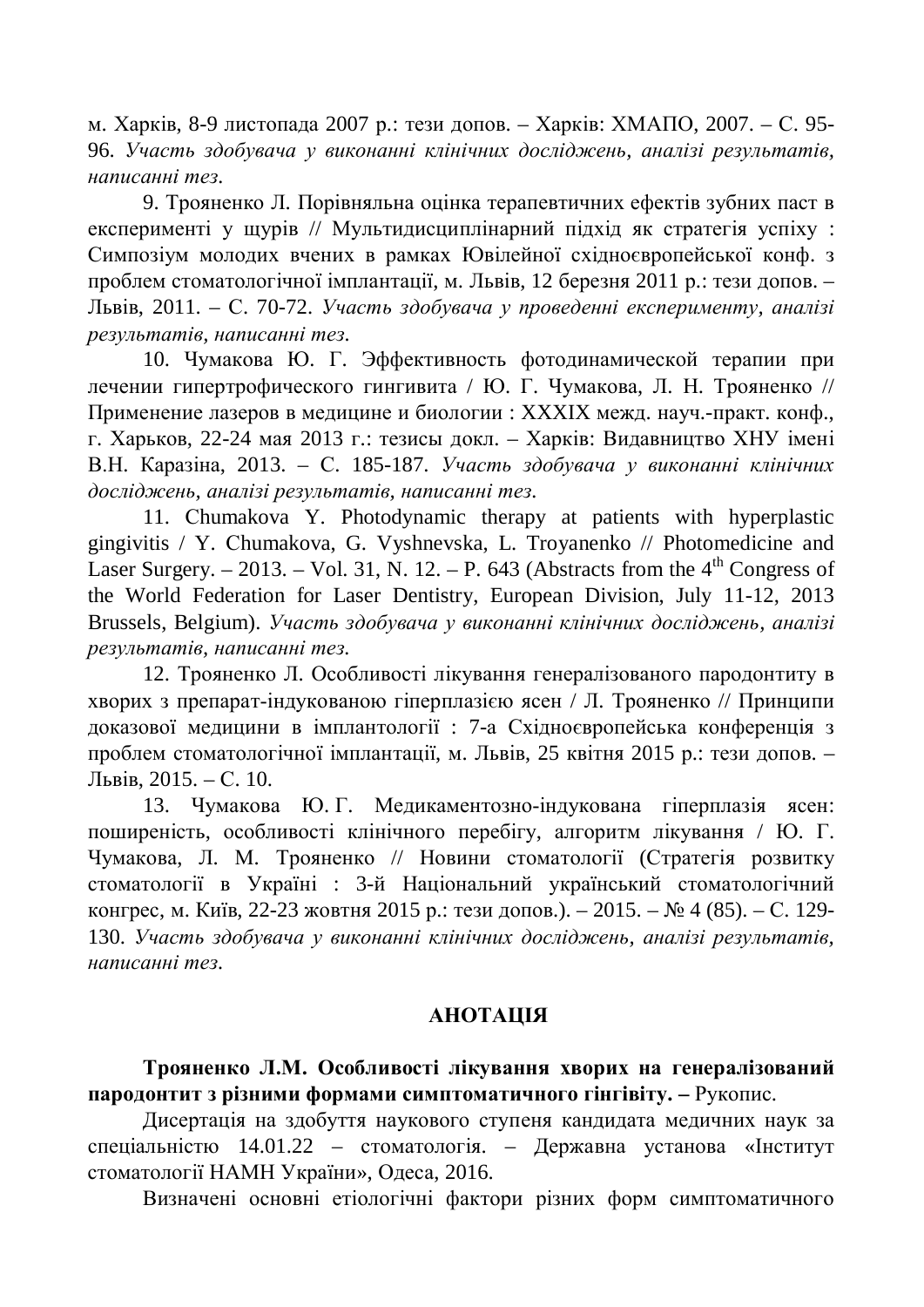гінгівіту (катарального, гіпертрофічного і десквамативного) у хворих на ГП з vрахуванням віку, статі та наявності загальносоматичної патології.

В умовах експериментальної патології пародонта у щурів досліджені пародонтопротекторні ефекти різних за складом лікувально-профілактичних зубних паст.

Обґрунтовано і опрацьовано протокол лікування гранулюючої та фіброзної форми симптоматичного гіпертрофічного гінгівіту з використанням методу фотодинамічної терапії.

Теоретично обґрунтовано та розроблено схеми лікувальнопрофілактичних заходів для хворих на ГП з різними формами симптоматичного гінгівіту (катаральний, гіпертрофічний, десквамативний), які включають раціональне інструментальне видалення зубних відкладень, диференційоване призначення медикаментозних засобів (антимікробних, протизапальних) та індивідуальний підбір засобів гігієни порожнини рота.

Ключові слова: генералізований пародонтит, симптоматичний гінгівіт, гіпертрофічний гінгівіт, десквамативний гінгівіт, медикаментозно-індукована гіперплазія ясен, фотодинамічна терапія

#### **АННОТАЦИЯ**

Трояненко Л.Н. Особенности лечения больных генерализованным Пародонтитом с разными формами симптоматического гингивита. -Рукопись.

Диссертация на соискание ученой степени кандидата медицинских наук по специальности  $14.01.22$  – стоматология. – Государственное учреждение «Институт стоматологии НАМН Украины», Одесса, 2016.

Проанализированы основные этиологические факторы разных форм симптоматического гингивита (катарального, гипертрофического и десквамативного) у больных генерализованным пародонтитом с учетом возраста, пола и наличия общесоматической патологии.

В результате ретроспективного анализа 539 ортопантомограмм установлена высокая распространенность резорбтивно-деструктивных изменений в альвеолярной кости у лиц 15-30 лет – 71,1 %.

В условиях экспериментальной патологии пародонта у крыс исследованы пародонтопротекторные эффекты разных по составу лечебнопрофилактических зубных паст.

Установлено, что фиброзная форма гипертрофического гингивита чаще встречается у лиц мужского пола. В 95 % случаев гиперплазия десны была связана с приемом лекарственных препаратов (медикаментозноиндуцированная), преимущественно – антагонистов кальция.

По результатам патоморфологических исследований биоптатов гиперплазированной десны вследствие приема антагонистов кальция диагностирована